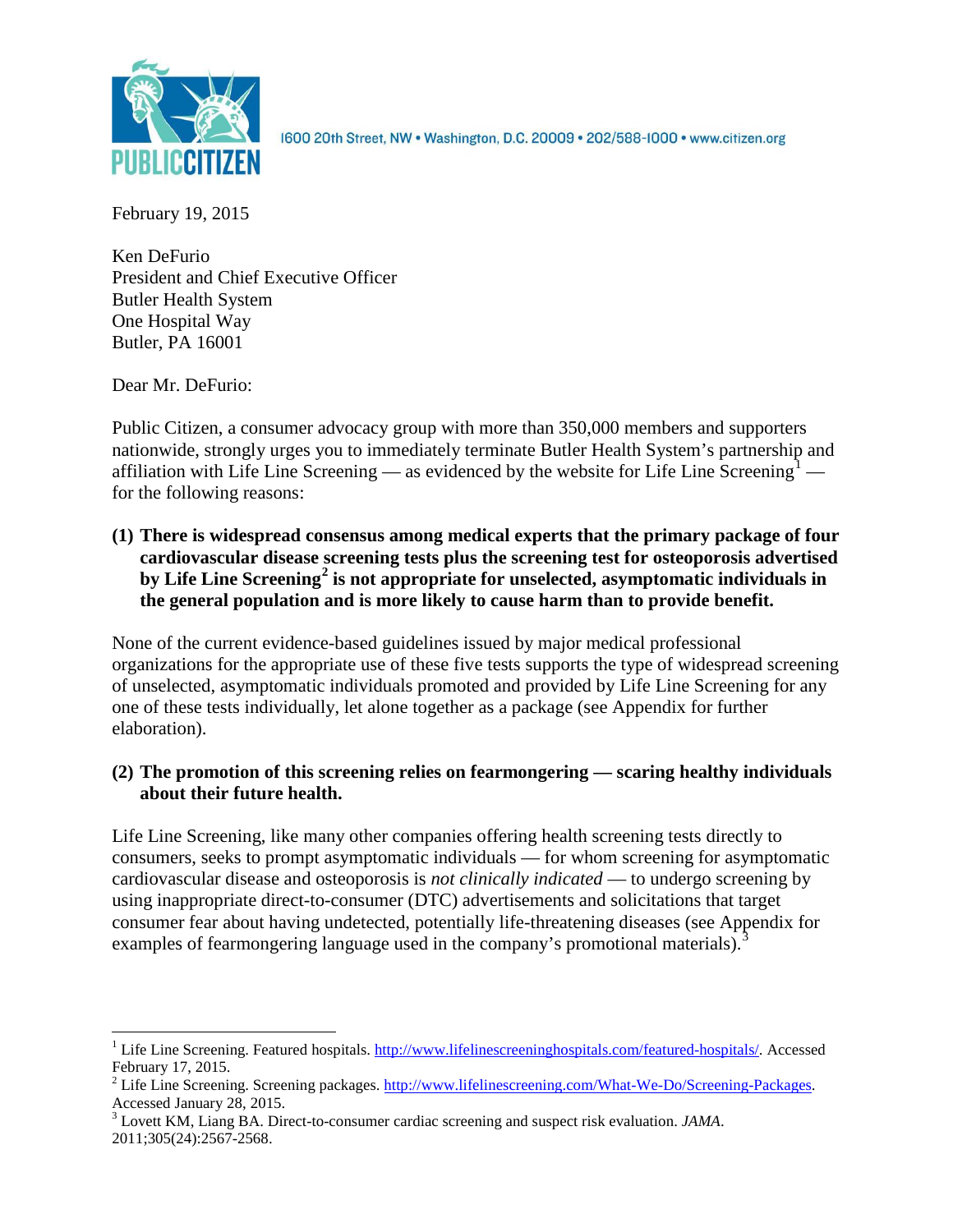## **(3) For many people, false-positive test results from this screening can lead to unfounded anxiety and additional unnecessary, risky, and costly diagnostic procedures and treatment interventions.**[4](#page-1-0),[5](#page-1-1)

Because this screening is performed broadly on *unselected, predominantly asymptomatic populations* (i.e., those not at significant risk), many people will have false**-**positive test results. False-positive results can cause unfounded anxiety and lead to additional diagnostic procedures and treatments, exposing screened individuals to additional risk of physical harm without providing offsetting benefits.

In addition to physical and psychological harms, false-positive results from medically inappropriate screening tests also cause financial harms to the people screened and to others. Unnecessary costs are borne *directly* by the screened patients/consumers for the initial screening and for some of the unnecessary follow-up testing and treatment interventions. Additionally, *indirect* cost to the broader insured population results from insurance companies passing on the costs of superfluous follow-up testing and treatment via increased premiums.

## **(4) Screening unselected, asymptomatic people will lead to** *overdiagnosis***, which occurs when individuals are diagnosed with conditions that will never cause symptoms or death.**

Some individuals undergoing inappropriate screening will have certain true-positive abnormal results, leading to the diagnosis of conditions that will never cause symptoms or death, a problem known as overdiagnosis.<sup>[6](#page-1-2)</sup> As with false-positive test results, overdiagnosis leads to unnecessary anxiety and unnecessary medical interventions. For example, imaging tests, such as the ultrasound cardiovascular disease screening tests offered by Life Line Screening, can detect abnormalities that for many people are minor and not destined to ever progress enough to cause symptoms or death; these people cannot benefit from treatment. In fact, they can only be harmed. When healthy people are systematically encouraged to get screened, overdiagnosis and the problems caused by it are made worse.<sup>[7](#page-1-3)</sup>

# **(5) The promotion and provision of this screening is** *unethical***.**

First, it is exploitative for Life Line Screening to profit from the promotion of medically nonbeneficial testing through the use of misleading advertisements and solicitations that play on people's fear. Second, this screening violates the ethical principles of beneficence (the duty to promote good and act in the best interest of the patient and the health of society) and nonmaleficence (the duty to do no harm to patients).<sup>[8](#page-1-4),[9](#page-1-5)</sup> Finally, direct-to-consumer promotional

<span id="page-1-4"></span>2012;157(10):747-748.

<span id="page-1-5"></span><span id="page-1-0"></span><sup>4</sup> Lovett KM, Liang BA. Direct-to-consumer cardiac screening and suspect risk evaluation. *JAMA*.

<span id="page-1-1"></span><sup>2011;305(24):2567-2568.</sup> <sup>5</sup> Perry S. Buyer beware on 'direct-to-consumer' health screenings. March 21, 2012. *MinnPost.*  [http://www.minnpost.com/second-opinion/2012/03/buyer-beware-direct-consumer-health-screenings.](http://www.minnpost.com/second-opinion/2012/03/buyer-beware-direct-consumer-health-screenings) Accessed January 14, 2015.

<span id="page-1-2"></span><sup>6</sup> Welch HG, Schwartz LM, Woloshin S. *Overdiagnosed: Making People Sick in the Pursuit of Health*. 1st ed. Boston, MA: Beacon Press; 2011: at *xiv*.<br><sup>7</sup> *Ibid*. Page 44.<br><sup>8</sup> Wallace EA, Schumann JH, Weinberger SE. Ethics of commercial screening tests. *Ann Intern Med*.

<span id="page-1-3"></span>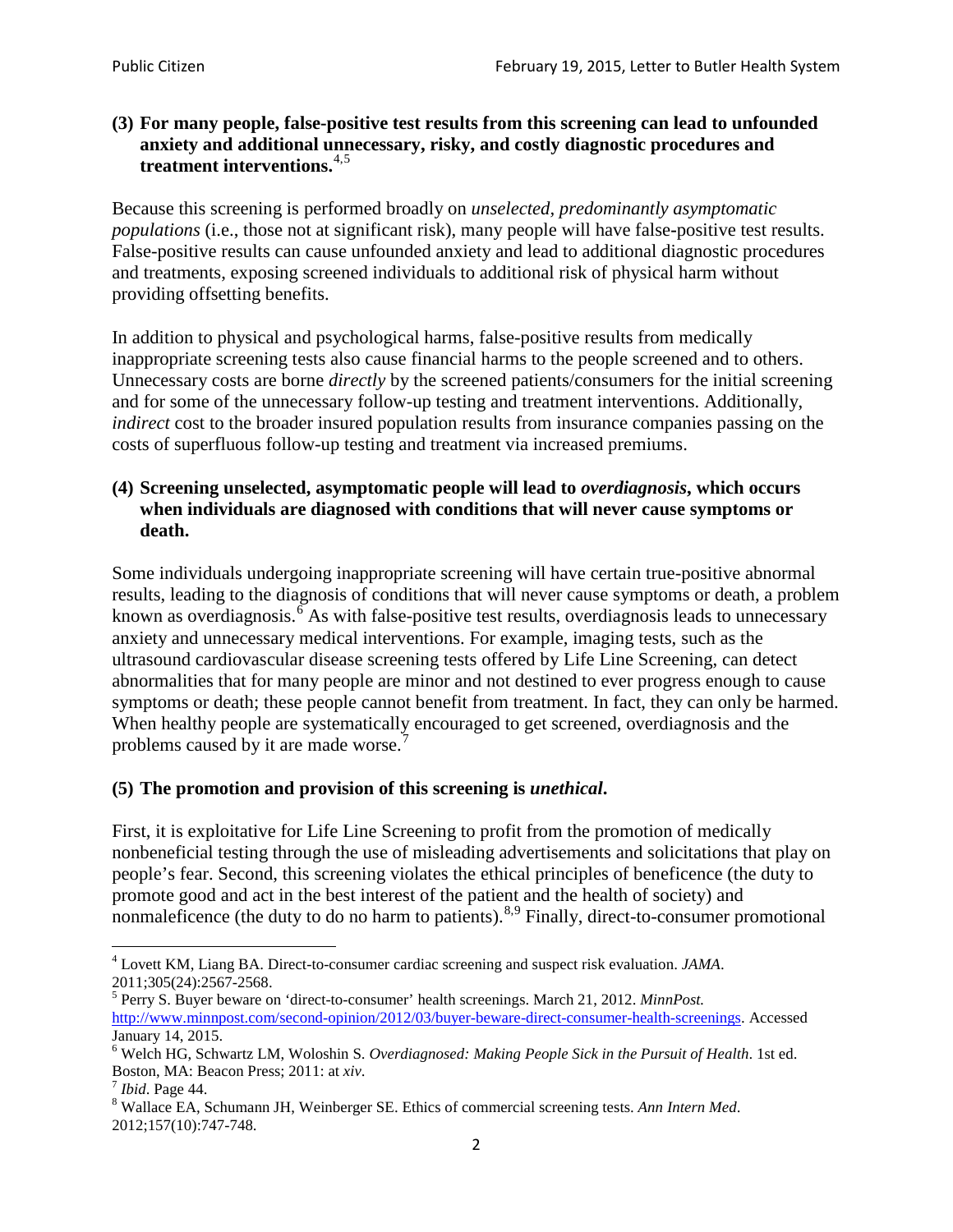materials for screening tests that fail to disclose published guidelines on recommended indications for these tests, as well as the risks of harm, violate the ethical principle of respect for persons and patient autonomy (the duty to protect and foster a patient's free, uncoerced choices). $\frac{10,11}{10,11}$  $\frac{10,11}{10,11}$  $\frac{10,11}{10,11}$  $\frac{10,11}{10,11}$ 

For these reasons, your institution's partnership with Life Line Screening does a great disservice to the community that you serve and adversely impacts public health more broadly. It is therefore imperative that your institution sever its relationship with Life Line Screening and refrain from endorsing the company's heavily promoted, nonselective, community**-**wide cardiovascular disease and osteoporosis screening programs.

Of note, many institutions like yours responded positively to similar requests from Public Citizen. In particular, on June 19, 2014, we wrote letters to 20 hospitals and medical institutions that had partnered with HealthFair, another company that inappropriately promotes similar direct-to-consumer cardiovascular disease screening tests, urging them to immediately sever their relationship with the company. [12](#page-2-2) Fifteen of the 20 institutions have informed either us or representatives of the news media that they have terminated or will be terminating their relationships with HealthFair. Public Citizen applauded these actions.

On August 11, 2014, the *Journal of the American Medical Association* published a Viewpoint article critical of hospital relationships with DTC disease screening companies.<sup>13</sup> The article co-authored by Erik Wallace, M.D., Associate Dean for the Colorado Springs Branch of the University of Colorado School of Medicine; John Schumann, M.D., Interim President, University of Oklahoma-Tulsa; and Steven Weinberger, M.D., Executive Vice President and Chief Executive Officer of the American College of Physicians, the pre**-**eminent national organization of internists — concluded as follows:

If the primary goal of hospitals and DTC screening companies is to improve the health of the populations they serve, then both entities should provide clear and convincing evidence of net benefit with the tests and treatments they offer. Given the controversy over the values and ethics of DTC screening companies and the services they offer, hospitals should clearly and publicly explain their relationships with DTC screening companies, given the lack of evidence to support mass vascular screenings. Hospitals also should justify such relationships transparently or, as Public Citizen suggests, sever such relationships.

Finally, we would also like to call to your attention the fact that on January 22, 2015, Public Citizen requested that the Federal Trade Commission investigate the advertising and promotional

<sup>&</sup>lt;sup>9</sup> Snyder L, American College of Physicians Ethics, Professionalism, and Human Rights Committee. American College of Physicians ethics manual. Sixth edition. Ann Intern Med. 2012;156(1):73-104.

<span id="page-2-0"></span><sup>&</sup>lt;sup>10</sup> Wallace EA, Schumann JH, Weinberger SE. Ethics of commercial screening tests. *Ann Intern Med*. 2012;157(10):747-748.

<span id="page-2-1"></span> $11$  Snyder L, American College of Physicians Ethics, Professionalism, and Human Rights Committee. American College of Physicians ethics manual: Sixth edition. *Ann Intern Med*. 2012;156(1):73-104.<br><sup>12</sup> Public Citizen. Letters to twenty hospitals and medical institutions asking them to end their partnerships with

<span id="page-2-2"></span>HealthFair. [http://www.citizen.org/hrg2206.](http://www.citizen.org/hrg2206) Accessed October 2, 2014.

<span id="page-2-3"></span><sup>13</sup> Wallace EA, Schumann JH, Weinberger SE. Hospital relationships with direct-to-consumer screening companies. *JAMA*. 2014;312(9):891-892. Published online August 11, 2014. doi:10.1001/jama.2014.9500.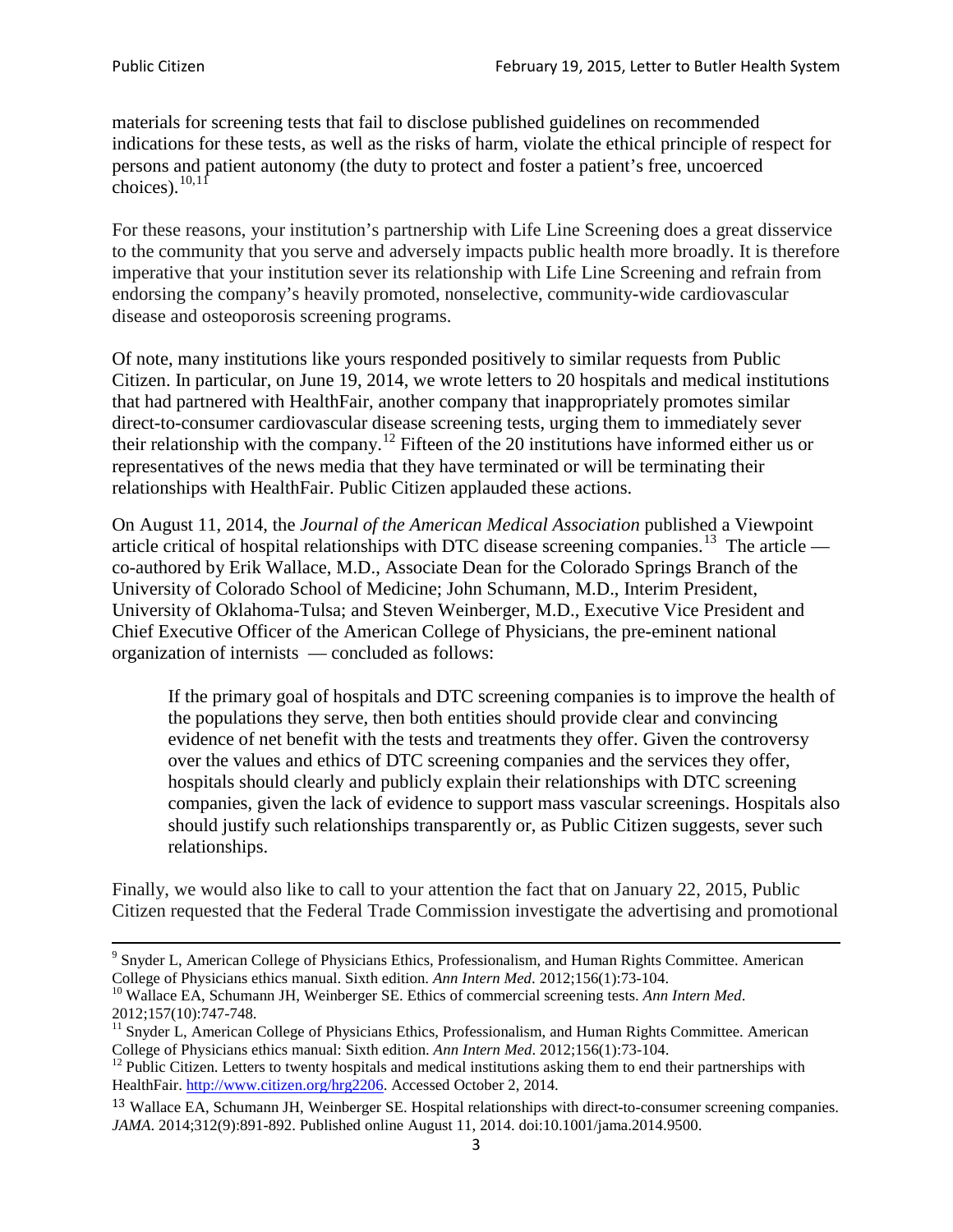activities of Life Line Screening. There is evidence that the company's advertising and promotional materials contain numerous statements that may be deceptive within the meaning of the Federal Trade Commission Act. These materials make unsubstantiated medical-benefit efficacy claims about Life Line Screening's primary cardiovascular disease and osteoporosis screening package, and they omit information material to consumers regarding the risks of adverse health-related outcomes and financial harms that may result from the screening.

Thank you for your prompt attention to this important patient safety and public health issue. Please contact us when you end your relationship with Life Line Screening.

Sincerely,

Vikram Krishnasamy, M.D., M.P.H. Researcher Public Citizen's Health Research Group

Michael Carome, M.D. **Director** Public Citizen's Health Research Group

Sidney M. Wolfe, M.D. Founder and Senior Adviser Public Citizen's Health Research Group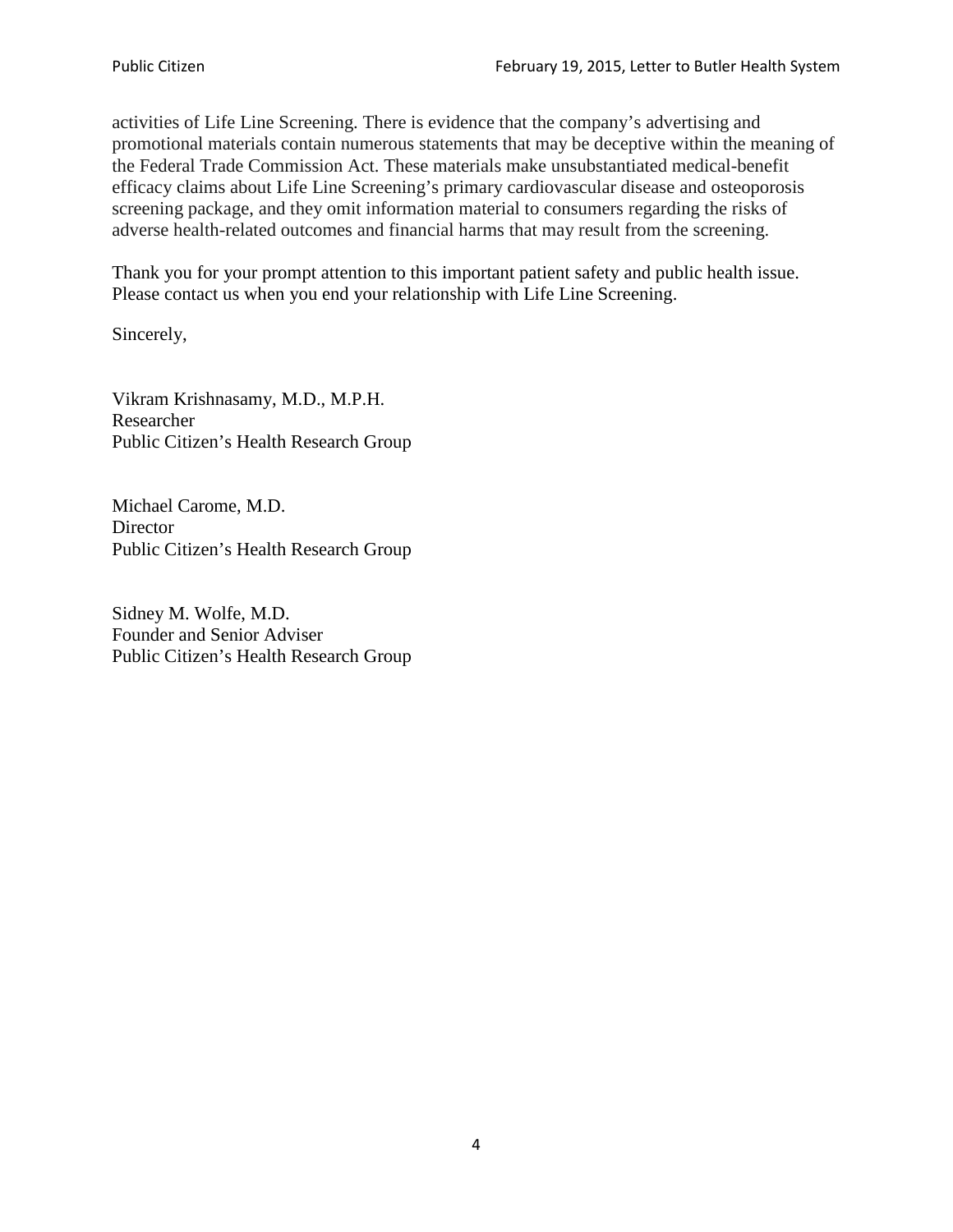# **Appendix**

# **Assessment of Cardiovascular Disease and Osteoporosis Screening Tests Offered by Life Line Screening**

Life Line Screening heavily promotes directly to consumers a package of four cardiovascular disease screening tests plus an osteoporosis risk assessment test.<sup>[14](#page-4-0),[15](#page-4-1)</sup> The four cardiovascular disease screening tests in the package are an electrocardiogram to screen for atrial fibrillation, a carotid artery ultrasound, an abdominal aortic aneurysm ultrasound, and a peripheral arterial disease test. The osteoporosis risk assessment test is an ultrasound of the heel bone to measure bone mass density.

Promotional materials describing these screening tests on the Life Line Screening website and in direct-to-consumer print solicitations mailed directly to people's homes misleadingly note the following:

Since our inception in 1993, we have screened nearly eight million people, and currently screen nearly one million people each year at over 16,000 screening events nationwide. Through this experience, we often identify serious health issues and **have helped save thousands of lives**. [16](#page-4-2) [Emphasis added]

"These screenings have **proven to be safe and accurate** in detecting your risks of stroke and vascular disease – so you and your doctor can do something about it before it's too late."<sup>[17](#page-4-3)</sup> [Emphasis added]

The Life Line Screening promotional materials recommend that adults over age 50 undergo these five screening tests annually:<sup>[18](#page-4-4),[19,](#page-4-5)[20,](#page-4-6)[21](#page-4-7),[22](#page-4-8)</sup>

Q. Who needs to be screened?

A. The answer is anyone over 50 who wants to be proactive about his or her health. …

<span id="page-4-0"></span><sup>&</sup>lt;sup>14</sup> Life Line Screening. Screening packages. [http://www.lifelinescreening.com/What-We-Do/Screening-Packages.](http://www.lifelinescreening.com/What-We-Do/Screening-Packages) AccessedJanuary 9, 2015.

<span id="page-4-1"></span><sup>&</sup>lt;sup>15</sup> Undated letter from Kevin DeWeese, Director of Clinical Operations, Life Line Screening, to a consumer.

Received November 2014.<br><sup>16</sup> Life Line Screening. Who we are. http://www.lifelinescreening.com/Who-We-Are. Accessed January 9, 2015.

<span id="page-4-3"></span><span id="page-4-2"></span><sup>&</sup>lt;sup>17</sup> Undated letter from Kevin DeWeese, Director of Clinical Operations, Life Line Screening, to a consumer. Received November 2014.

<span id="page-4-4"></span><sup>&</sup>lt;sup>18</sup> Life Line Screening. Atrial fibrillation screening. [http://www.lifelinescreening.com/What-We-Do/What-We-](http://www.lifelinescreening.com/What-We-Do/What-We-Screen-For/Atrial-Fibrillation)[Screen-For/Atrial-Fibrillation.](http://www.lifelinescreening.com/What-We-Do/What-We-Screen-For/Atrial-Fibrillation) Accessed January 9, 2015.

<sup>&</sup>lt;sup>19</sup> Life Line Screening. Carotid artery disease screening. [http://www.lifelinescreening.com/What-We-Do/What-We-](http://www.lifelinescreening.com/What-We-Do/What-We-Screen-For/Carotid-Artery-Disease)

<span id="page-4-6"></span><span id="page-4-5"></span>[Screen-For/Carotid-Artery-Disease.](http://www.lifelinescreening.com/What-We-Do/What-We-Screen-For/Carotid-Artery-Disease) Accessed January 9, 2015.<br><sup>20</sup> Life Line Screening. Abdominal aortic aneurysm screening.. http://www.lifelinescreening.com/What-We-<br>Do/What-We-Screen-For/Abdominal-Aortic-Aneurysms. Acces

<span id="page-4-7"></span><sup>&</sup>lt;sup>21</sup> Life Line Screening. Peripheral arterial disease screening. [http://www.lifelinescreening.com/What-We-Do/What-](http://www.lifelinescreening.com/What-We-Do/What-We-Screen-For/Peripheral-Arterial-Disease)

<span id="page-4-8"></span>[We-Screen-For/Peripheral-Arterial-Disease.](http://www.lifelinescreening.com/What-We-Do/What-We-Screen-For/Peripheral-Arterial-Disease) Accessed January 9, 2015.<br><sup>22</sup> Life Line Screening. Osteoporosis screening/bone density test. [http://www.lifelinescreening.com/What-We-](http://www.lifelinescreening.com/What-We-Do/What-We-Screen-For/Osteoporosis)[Do/What-We-Screen-For/Osteoporosis.](http://www.lifelinescreening.com/What-We-Do/What-We-Screen-For/Osteoporosis) Accessed January 9, 2015.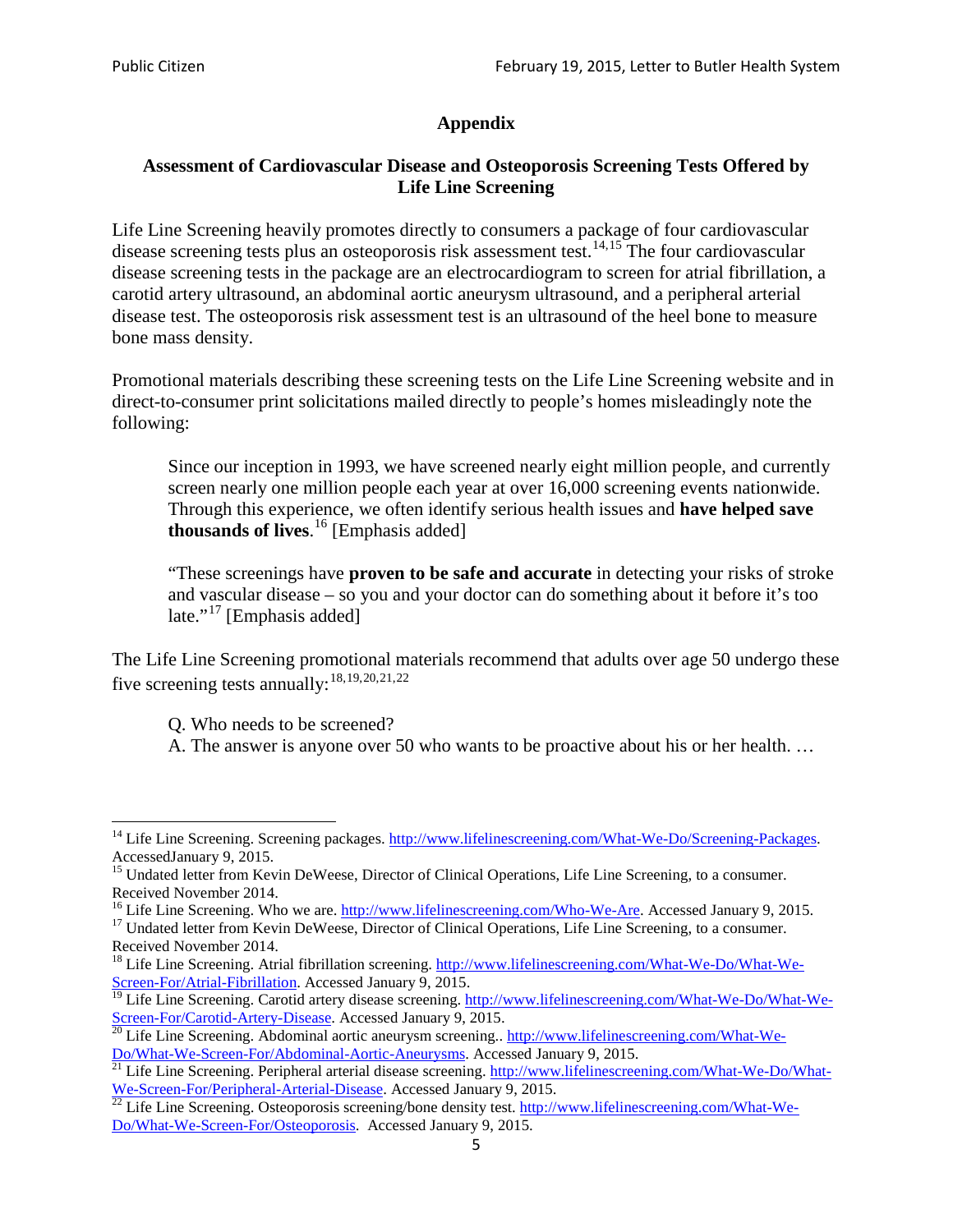However if you have a family history of stroke or heart disease, or if you have high risk factors such as being overweight, high cholesterol, smoking, or lack exercise you may wish to be screened, even if you are in your  $40^\circ$ s.<sup>[23](#page-5-0)</sup>

Life Line Screening's primary package is offered at a price of \$149, purportedly providing consumers a "savings of \$181."<sup>[24](#page-5-1)</sup>

Life Line Screening seeks to prompt asymptomatic individuals for whom screening for asymptomatic cardiovascular disease and osteoporosis is *not clinically indicated* to undergo screening by using inappropriate direct-to-consumer advertisements and solicitations that target consumer fear about having undetected, potentially life-threatening diseases.<sup>[25](#page-5-2)</sup> Examples of such statements found on Life Line Screening's website and print solicitation materials include the following:

- Website: "The absence of risk factors does **not** guarantee that a person will not die from a heart attack. In fact, 1 in 3 people who develop a myocardial infarction (MI) will not have any of the conventional risk factors, which include smoking, unhealthy diet, obesity, physical inactivity, high blood pressure, diabetes and raised lipids."[26](#page-5-3) [Emphasis in original]
- Website: "Similarly, **80% – 85% of strokes occur without warning in asymptomatic patients**, so they can only be significantly reduced by finding and treating the disease before it happens."<sup>[27](#page-5-4)</sup> [Emphasis added]
- Website: "Abdominal aortic aneurysms pose a threat because **they are usually silent until a medical emergency occurs**."[28](#page-5-5) [Emphasis added]
- Website: "**Aneurysms are a health risk because they can burst or rupture. A ruptured aneurysm can cause severe internal bleeding, which can lead to shock or even death.**"<sup>[29](#page-5-6)</sup> [Emphasis in original]
- Website: "Your carotid arteries are the two large blood vessels in your neck that supply blood to your brain. When these arteries become clogged with cholesterol, they become

<span id="page-5-0"></span><sup>&</sup>lt;sup>23</sup> Life Line Screening. Questions  $\&$  answers about Life Line Screening. Enclosure to undated letter from Kevin DeWeese, Director of Clinical Operations, Life Line Screening, to a consumer. Received November 2014.

<span id="page-5-1"></span><sup>&</sup>lt;sup>24</sup> Undated letter from Kevin DeWeese, Director of Clinical Operations, Life Line Screening, to a consumer. Received November 2014.

<span id="page-5-2"></span><sup>25</sup> Lovett KM, Liang BA. Direct-to-consumer cardiac screening and suspect risk evaluation. *JAMA*.  $2011;305(24):2567-2568$ .<br><sup>26</sup> Life Line Screening. The benefits of ultrasound screening in key cardiovascular disease areas.

<span id="page-5-3"></span>[http://www.lifelinescreeningresearch.com/the-benefits-of-ultrasound-screening/.](http://www.lifelinescreeningresearch.com/the-benefits-of-ultrasound-screening/) Accessed January 9, 2015.<br><sup>28</sup> Life Line Screening. Abdominal aortic aneurysm screening. http://www.lifelinescreening.com/What-We-<br><sup>28</sup> Life L

<span id="page-5-5"></span><span id="page-5-4"></span>[Do/What-We-Screen-For/Abdominal-Aortic-Aneurysms.](http://www.lifelinescreening.com/What-We-Do/What-We-Screen-For/Abdominal-Aortic-Aneurysms) Accessed January 9, 2015. <sup>29</sup> Life Line Screening. Abdominal aortic aneurysm (AAA).

<span id="page-5-6"></span>[http://www.lifelinescreening.com/~/media/Files/US/pdfs/FactSheetAAAupdated.ashx.](http://www.lifelinescreening.com/~/media/Files/US/pdfs/FactSheetAAAupdated.ashx) Accessed January 9, 2015.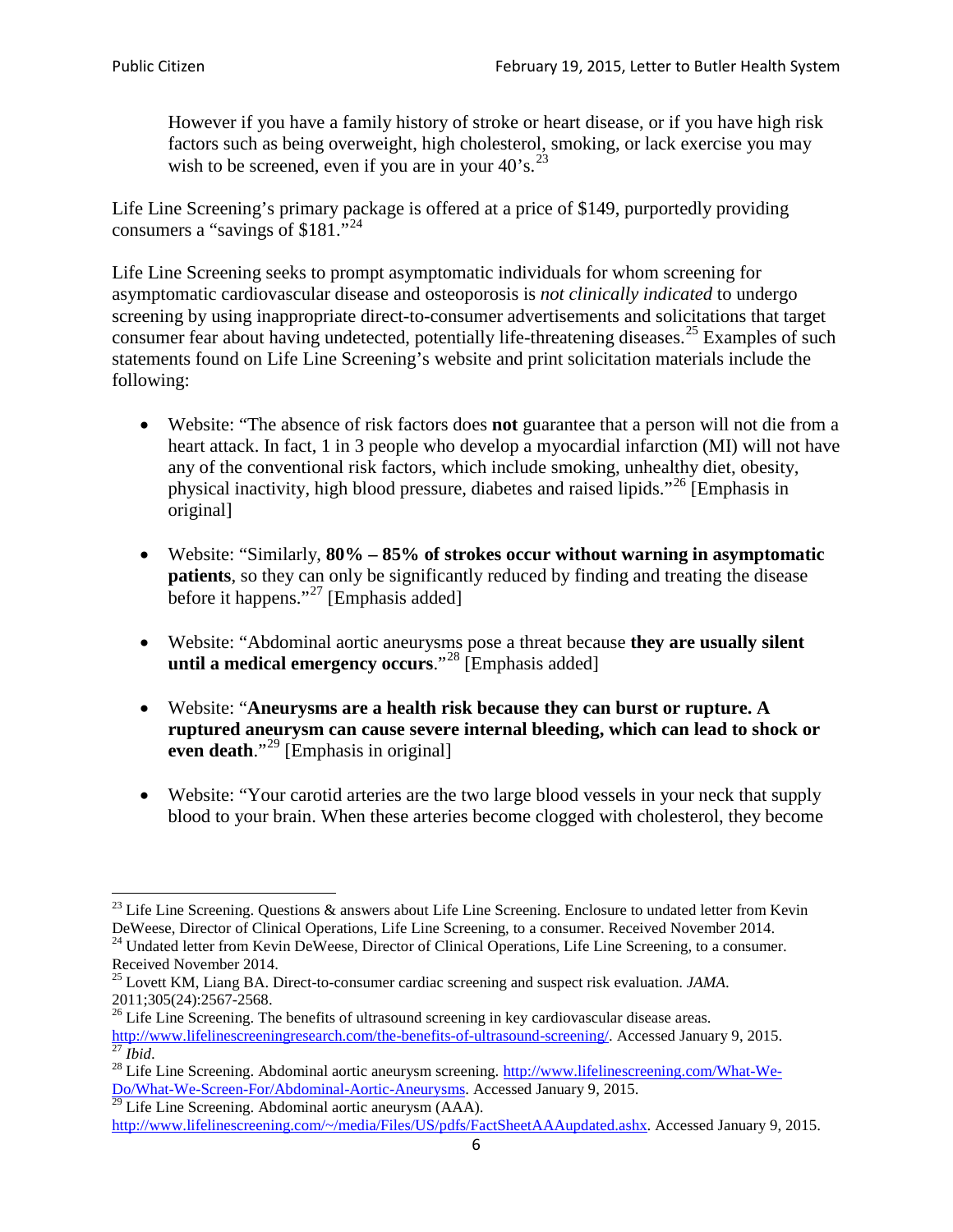**dangerously narrow**. **If a blood clot occurs in the carotid arteries, then blood cannot reach your brain and a stroke can result**. "<sup>[30](#page-6-0)</sup> [Emphasis added]

- Website: "A ruptured aortic aneurysm can cause massive internal bleeding and requires prompt emergency treatment to prevent death. **It is estimated that 80% of people with a ruptured aneurysm will die, and that many of these will die before being able to reach a hospital.**"<sup>[31](#page-6-1)</sup> [Emphasis added]
- Website: "As we age, bones begin to break down faster than new bone can be formed. Osteoporosis removes minerals from bones until they become so weak and brittle that they fracture very easily. Actions such as bending to pick up a newspaper, lifting a vacuum, or even coughing can cause a fracture. **Some fractures, such as hip fractures, may require hospitalization or major surgery, and may result in disability or even**  death."<sup>[32](#page-6-2)</sup> [Emphasis added]
- Direct-to-consumer letter: "These screenings have proven to be safe and accurate in detecting **your risks of stroke and vascular disease** – so you and your doctor **can do something about it before it's too late**."<sup>[33](#page-6-3)</sup> [Emphasis added]
- Direct-to-consumer letter: "The lifetime risk of stroke for middle-aged men and women is 1 in 5 for women and 1 in 6 for men, and **it takes a terrible toll on families**."[34](#page-6-4) [Emphasis added]
- Direct-to-consumer letter: "Life Line Screening has conducted nearly 8 million screenings, and customers sometimes tell us they feel the **screenings saved their lives**."[35](#page-6-5) [Emphasis added]
- Direct-to-consumer letter:  $36$  "What's inside your arteries?" [Emphasis in original]

As discussed below, a review of current evidence-based guidelines and relevant scientific literature fails to provide support for use of these five tests — individually or together as a package — for widespread screening of asymptomatic individuals in the general adult population over age 50 on a one-time basis, let alone annually. For many individuals, the risks of harm outweigh the benefits of the testing. Moreover, since the tests are not clinically indicated for most people being screened, and since many people will undergo additional unnecessary testing, these screenings are resulting in financial harm to many individuals.

<span id="page-6-0"></span><sup>&</sup>lt;sup>30</sup> Life Line Screening. Carotid artery disease screening. [http://www.lifelinescreening.com/What-We-Do/What-We-](http://www.lifelinescreening.com/What-We-Do/What-We-Screen-For/Carotid-Artery-Disease)[Screen-For/Carotid-Artery-Disease.](http://www.lifelinescreening.com/What-We-Do/What-We-Screen-For/Carotid-Artery-Disease) Accessed January 9, 2015.<br><sup>31</sup> *Ibid.* 32 Life Line Screening. Osteoporosis screening/bone density test. [http://www.lifelinescreening.com/What-We-](http://www.lifelinescreening.com/What-We-Do/What-We-Screen-For/Osteoporosis)

<span id="page-6-2"></span><span id="page-6-1"></span>[Do/What-We-Screen-For/Osteoporosis.](http://www.lifelinescreening.com/What-We-Do/What-We-Screen-For/Osteoporosis) Accessed January 9, 2015. <sup>33</sup> Undated letter from Kevin DeWeese, Director of Clinical Operations, Life Line Screening, to a consumer.

<span id="page-6-3"></span>Received November 2014.<br><sup>34</sup> Ibid.

<span id="page-6-4"></span>

<span id="page-6-5"></span><sup>34</sup> *Ibid*. 35 *Ibid*. 36 *Ibid*.

<span id="page-6-6"></span>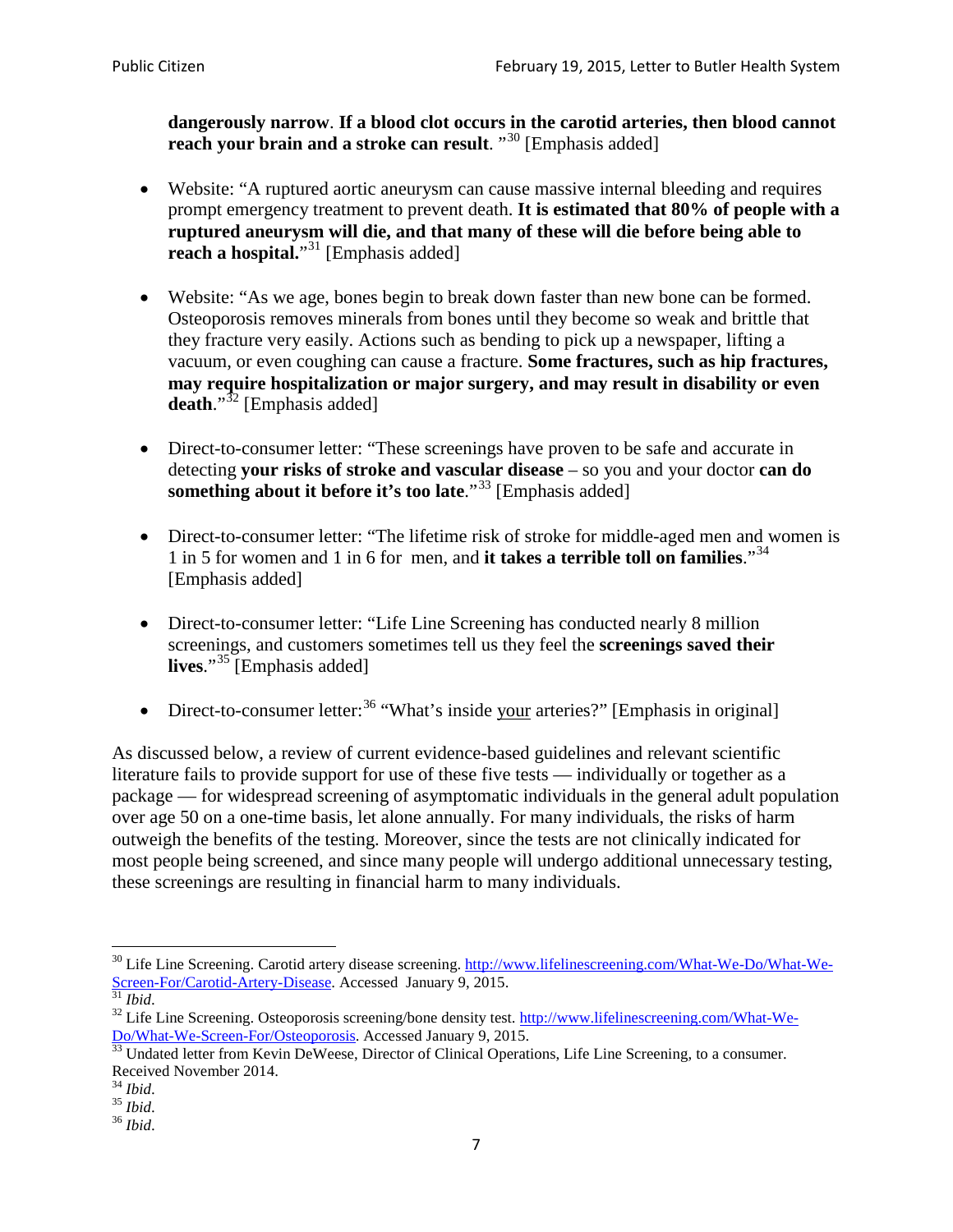Although the following screening tests sound appealing, each one either: (a) clinically benefits only appropriately selected high-risk groups of patients (rather than *all* adults over age 50); or (b) has not been scientifically proven to provide any clinically meaningful benefit to anyone. Widespread and indiscriminate use of these tests is likely to be harmful to large numbers of individuals in the general, asymptomatic population by yielding a significant number of falsepositive test results, leading to subsequent unnecessary diagnostic procedures and treatments, associated adverse effects of those procedures and treatments, and unwarranted anxiety in tested individuals. In addition, some individuals undergoing inappropriate screening will have truepositive abnormal results, but the abnormalities found will never cause symptoms or death, leading to overdiagnosis.

# **A. Atrial fibrillation screening with electrocardiogram (ECG):**

The Life Line Screening online promotional materials state:<sup>[37](#page-7-0)</sup>

Atrial Fibrillation is the most common type of heart arrhythmia (abnormal heartbeat). It occurs when the heart's upper chambers (the atria) beat irregularly or quiver. Without an effective heartbeat blood isn't pumped completely out of the atria, causing blood to pool and possibly clot. A clot can travel to other parts of the body, including the brain, where it may result in stroke.

Screening for Atrial Fibrillation

• A non-invasive procedure used to detect irregular heartbeat (a major risk factor for stroke), an Atrial Fibrillation screening is performed by attaching [ECG] electrodes above your wrists and ankles.

Who should have an atrial fibrillation screening?

• Anyone with risk factors for stroke, atrial fibrillation or carotid artery disease

How often should I get an atrial fibrillation screening?

• Annually

<span id="page-7-1"></span>However, we are not aware of any major medical professional organization that endorses widespread screening of asymptomatic patients younger than age 65 for atrial fibrillation. In addition, atrial fibrillation can be detected in most patients who have the condition simply by checking for an irregularly irregular pulse during a physical exam.

In 2011, the American Heart Association (AHA) and the American Stroke Association (ASA) jointly issued updated evidence-based guidelines for the primary prevention of stroke.<sup>[38](#page-7-1)</sup> The

<span id="page-7-0"></span><sup>&</sup>lt;sup>37</sup> Life Line Screening. Atrial fibrillation screening. [http://www.lifelinescreening.com/What-We-Do/What-We-](http://www.lifelinescreening.com/What-We-Do/What-We-Screen-For/Atrial-Fibrillation)[Screen-For/Atrial-Fibrillation.](http://www.lifelinescreening.com/What-We-Do/What-We-Screen-For/Atrial-Fibrillation) Accessed January 9, 2015.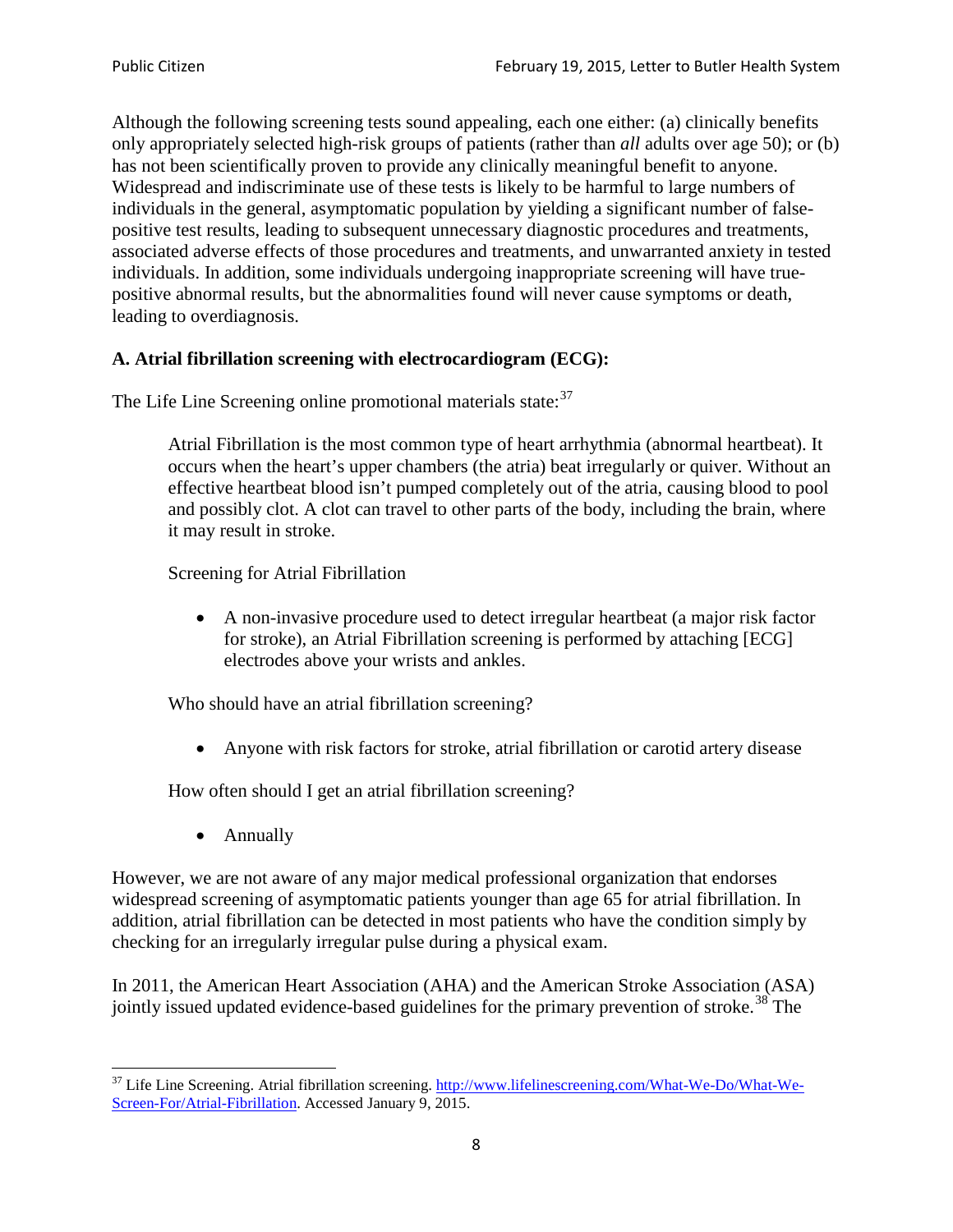American Academy of Neurology (AAN) affirmed the value of these guidelines. The 2011 AHA/ASA guidelines provided the following recommendation regarding screening for atrial fibrillation:

Active screening for atrial fibrillation in patients >65 years of age in primary care settings using pulse taking followed by an ECG as indicated can be useful.

In 2014, the AHA and the ASA issued updated evidence-based guidelines for the primary prevention of stroke.<sup>[39](#page-8-0)</sup> The AAN again affirmed the value of the updated guidelines, and the American Association of Neurological Surgeons, the Congress of Neurological Surgeons and the Preventive Cardiovascular Nurses Association endorsed them. The update provided the following recommendation regarding screening for atrial fibrillation:

Active screening for AF in the primary care setting in patients >65 years of age by pulse assessment followed by ECG as indicated can be useful.

In 2010 and 2012, the European Society of Cardiology issued evidence-based guidelines that similarly recommended that patients ages 65 and older be screened for atrial fibrillation by their primary health care providers by checking the pulse, followed by an ECG in case of irregularity. $40,41$  $40,41$ 

# **B. Stroke/Carotid Artery Ultrasound:**

The Life Line Screening online promotional materials state:<sup>[42](#page-8-3)</sup>

Your carotid arteries are the two large blood vessels in your neck that supply blood to your brain. When these arteries become clogged with cholesterol, they become dangerously narrow. If a blood clot occurs in the carotid arteries, then blood cannot reach your brain and a stroke can result. …

<sup>&</sup>lt;sup>38</sup> Goldstein LB, Bushnell CD, Adams RJ, et al. Guidelines for the primary prevention of stroke: A guideline for healthcare professionals from the American Heart Association/American Stroke Association. *Stroke*.

<sup>2011;42(2):517-584.</sup> [see page 1 for title, authors, ANA affirmation; see page 21 for recommendation]

<span id="page-8-0"></span> $\frac{2011,42(2)(317,601)}{39}$  Meschia JF, Bushnell C, Goden-Albala B, et al. Guidelines for the primary prevention of stroke: A statement for healthcare professionals from the American Heart Association/American Stroke Association. *Stroke*.

<sup>2014;45(12):3754-3832.</sup> [see page 1 for title, authors, ANA affirmation and other endorsements; see page 24 for recommendation]

<span id="page-8-1"></span><sup>40</sup> Camm AJ, Kirchhof P, Lip GYH, et al. Guidelines for the management of atrial fibrillation: The Task Force for the Management of Atrial Fibrillation of the European Society of Cardiology (ESC). *Eur Heart J*. 2010;31:2369- 2429. [See page 50]

<span id="page-8-2"></span><sup>41</sup> Camm AJ, Lip GYH, De Caterina R, et al. 2012 focused update of the ESC Guidelines for the management of atrial fibrillation: An update of the 2010 ESC Guidelines for the management of atrial fibrillation. *Eur Heart J*.

<span id="page-8-3"></span><sup>&</sup>lt;sup>2012</sup>;23(21):2719-2747. [See page 2733] 42 Life Line Screening. [http://www.lifelinescreening.com/What-We-Do/What-We-](http://www.lifelinescreening.com/What-We-Do/What-We-Screen-For/Carotid-Artery-Disease)[Screen-For/Carotid-Artery-Disease.](http://www.lifelinescreening.com/What-We-Do/What-We-Screen-For/Carotid-Artery-Disease) Accessed January 9, 2015.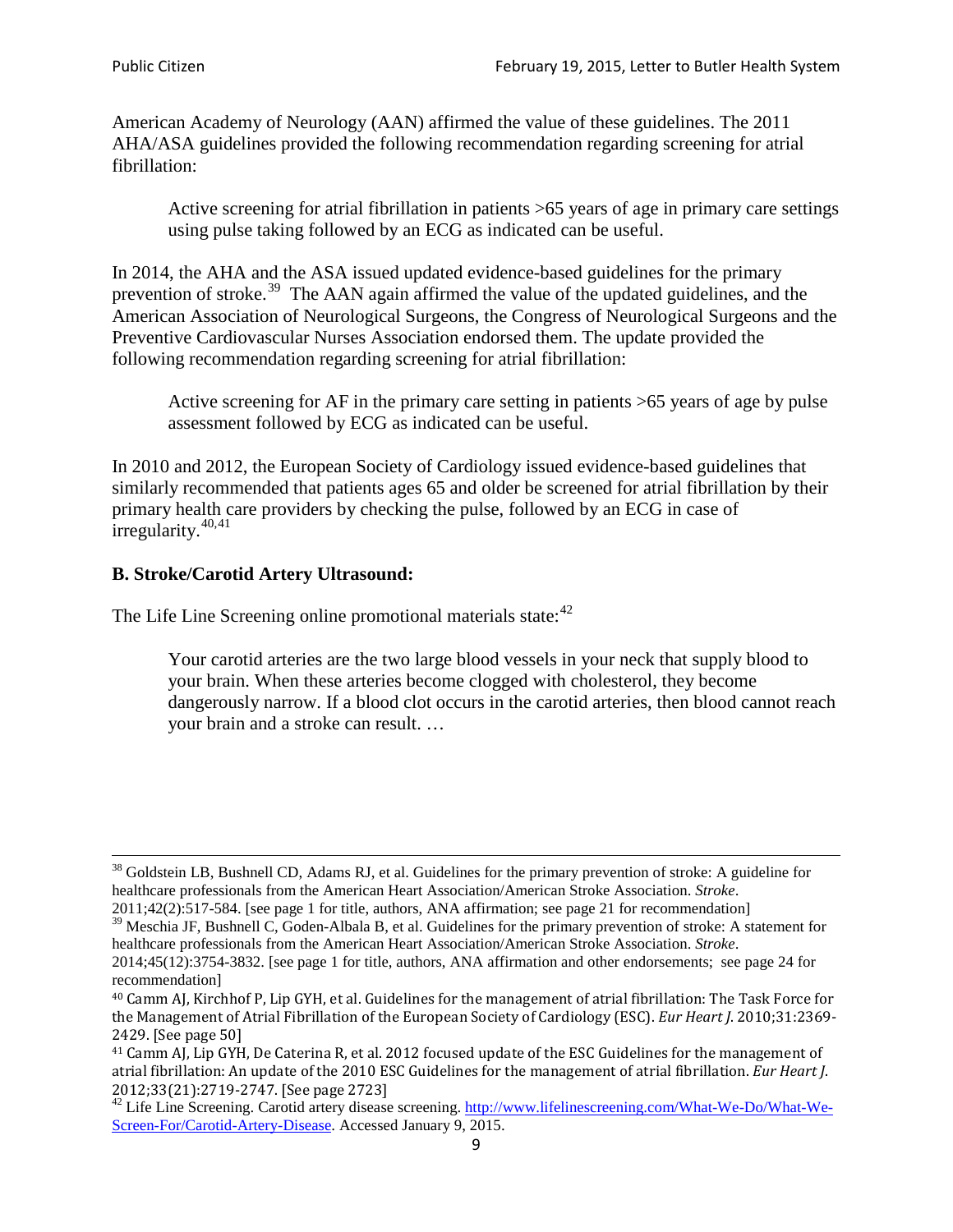Carotid Artery Disease (Plaque) Screening

• Simple, painless and non-invasive, this screening uses cutting-edge Doppler color flow ultrasound technology to create images of the carotid arteries while also measuring blood flow through them.

Who should have a carotid artery screening?

- Anyone over age 50
- Anyone over age 40 with risk factors

How often should I get a carotid artery screening?

• Annually

However, several major medical professional organizations affirmatively recommend *against* indiscriminate screening with carotid artery ultrasounds in low-risk, asymptomatic individuals, and we are not aware of any major medical professional organization that endorses such screening.

Good evidence indicates that although stroke is a leading cause of death and disability in the United States, a relatively small proportion of all disabling, unheralded strokes are due to carotid artery disease. Studies also suggest that only about 1 percent of the general population older than 65 has severe carotid artery stenosis (60 to 90 percent narrowing).<sup>[43](#page-9-0)</sup> Carotid artery stenosis is more prevalent in older adults, smokers, those with hypertension and those with heart disease; unfortunately, research has not found any single risk factor or clinically useful risk stratification tool that can reliably and accurately distinguish people who have clinically important carotid artery stenosis from those who do not.<sup>[44](#page-9-1)</sup>

In 2006, the AHA and the ASA issued a series of evidence-based guidelines for the primary prevention of stroke.<sup>[45](#page-9-2)</sup> The value of the guidelines was affirmed by the AAN. Although the guidelines did not include a specific recommendation about screening the general population for asymptomatic carotid stenosis, they did state the following:

Although highly selected patients may benefit, screening of general populations for asymptomatic carotid stenosis is unlikely to be cost-effective. The cost-effectiveness of even a one-time screening approach would be highly dependent on the ability to identify a group of persons with a high pretest likelihood of having high-grade asymptomatic disease, the availability of a screening test with a very high sensitivity and specificity when used on a side-scale basis, and very low perioperative complication rates.

<span id="page-9-0"></span> $^{43}$  U.S. Preventive Services Task Force. Screening for carotid artery stenosis: U.S. Preventive Services Task Force recommendation statement. Ann Intern Med. 2007;147(12):854-859.

<span id="page-9-2"></span><span id="page-9-1"></span><sup>&</sup>lt;sup>44</sup> *Ibid*. <sup>45</sup> Goldstein LB, Adams R, Alberts MJ, et al. Primary prevention of ischemic stroke: A guideline from the American <sup>45</sup> Goldstein LB, Adams R, Alberts MJ, et al. Primary prevention of ischemic stroke: A guide Heart Association/American Stroke Association Stroke Council. *Stroke*. 2006;37(6):1583-633.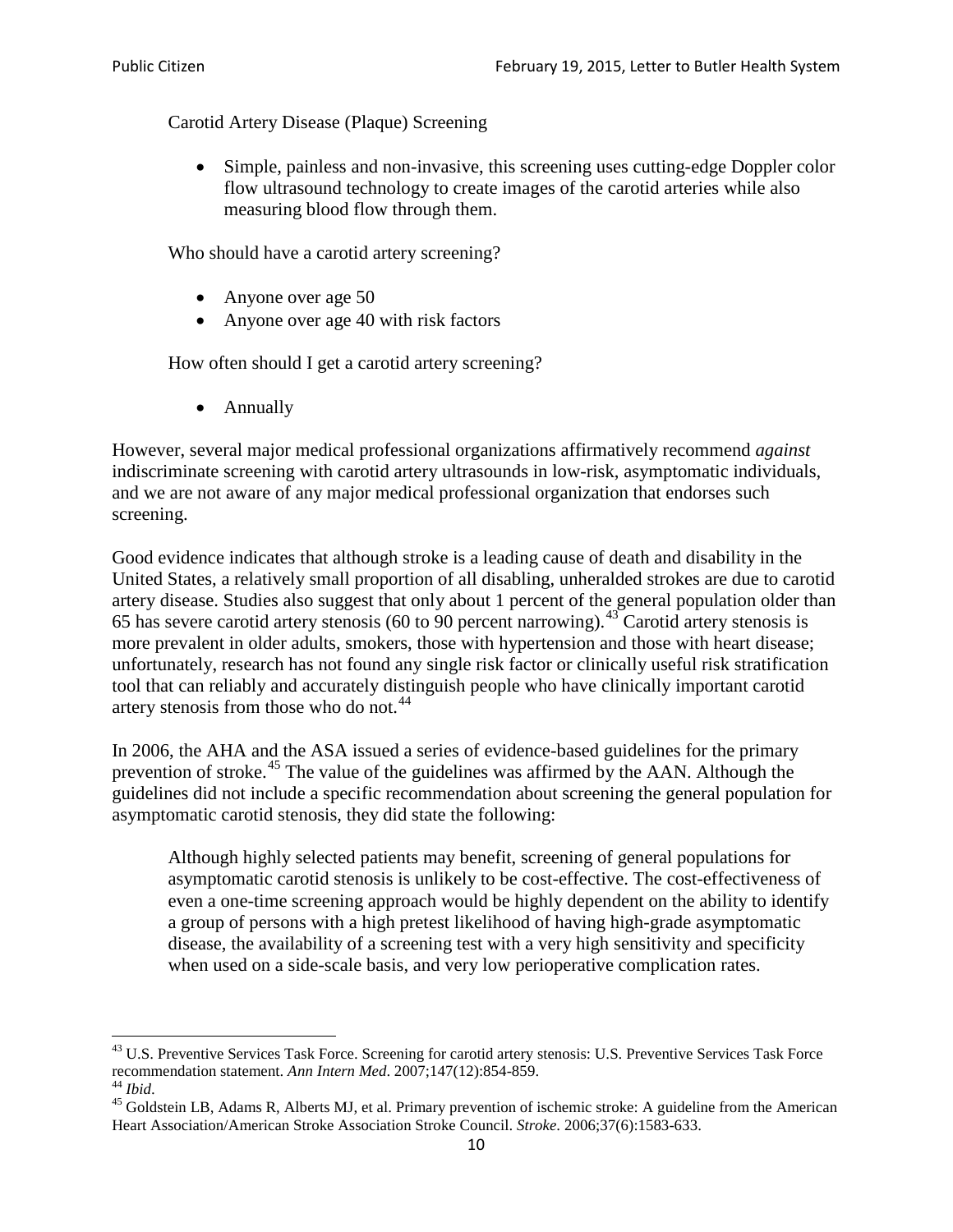These conditions for cost-effective screening are not met for carotid artery ultrasound screening of asymptomatic individuals in the general population, as discussed below.

In 2011, the AHA and the ASA issued updated guidelines for the primary prevention of stroke, the value of which was again affirmed by the  $AAN<sup>46</sup>$  $AAN<sup>46</sup>$  $AAN<sup>46</sup>$ . The updated guidelines stated the following:

Population screening for asymptomatic carotid artery stenosis is not recommended.

In 2014, the AHA and the ASA issued updated guidelines for the primary prevention of stroke.<sup>47</sup> The AAN again affirmed the value of the updated guidelines, and the American Association of Neurological Surgeons, the Congress of Neurological Surgeons, and the Preventive Cardiovascular Nurses Association endorsed them. The updated guidelines stated the following:

Screening low-risk populations for asymptomatic carotid artery stenosis is not recommended.

In 2007, the U.S. Preventive Services Task Force (USPSTF) issued an evidence-based grade D recommendation *against* screening for asymptomatic carotid artery stenosis in the general population.[48](#page-10-2) In making this a grade D recommendation, the USPSTF concluded with moderate certainty that for individuals with asymptomatic carotid artery stenosis, the benefits of screening do not outweigh the harms. It noted, in particular, the following:

#### **Importance**

Good evidence indicates that although stroke is a leading cause of death and disability in the United States, a relatively small proportion of all disabling, unheralded strokes is due to [carotid artery stenosis].

#### **Detection**

The most feasible screening test for severe [carotid artery stenosis] (for example, 60% to 99% stenosis) is duplex ultrasonography. Good evidence indicates that this test has moderate sensitivity and specificity and yields many false-positive results. A positive result on duplex ultrasonography is often confirmed by digital subtraction angiography, which is more accurate but can cause serious adverse events. Noninvasive confirmatory tests, such as magnetic resonance angiography, involve some inaccuracy. Given these facts, some people with false-positive test results may receive unnecessary invasive carotid endarterectomy surgery.

<span id="page-10-0"></span><sup>&</sup>lt;sup>46</sup> Goldstein LB, Bushnell CD, Adams RJ, et al. Guidelines for the primary prevention of stroke: A guideline for healthcare professionals from the American Heart Association/American Stroke Association. *Stroke*.<br>2011;42(2):517-584. [see page 1 for title, authors, ANA affirmation; see page 25 for recommendation]

<span id="page-10-1"></span><sup>&</sup>lt;sup>47</sup> Meschia JF, Bushnell C, Goden-Albala B, et al. Guidelines for the primary prevention of stroke: A statement for healthcare professionals from the American Heart Association/American Stroke Association. *Stroke*. 2014;45(12):3754-3832. [see page 1 for title, authors, ANA affirmation and other endorsements; see page 30 for

recommendation] <sup>48</sup> U.S. Preventive Services Task Force. Screening for carotid artery stenosis: U.S. Preventive Services Task Force

<span id="page-10-2"></span>recommendation statement. *Ann Intern Med*. 2007;147(12):854-9.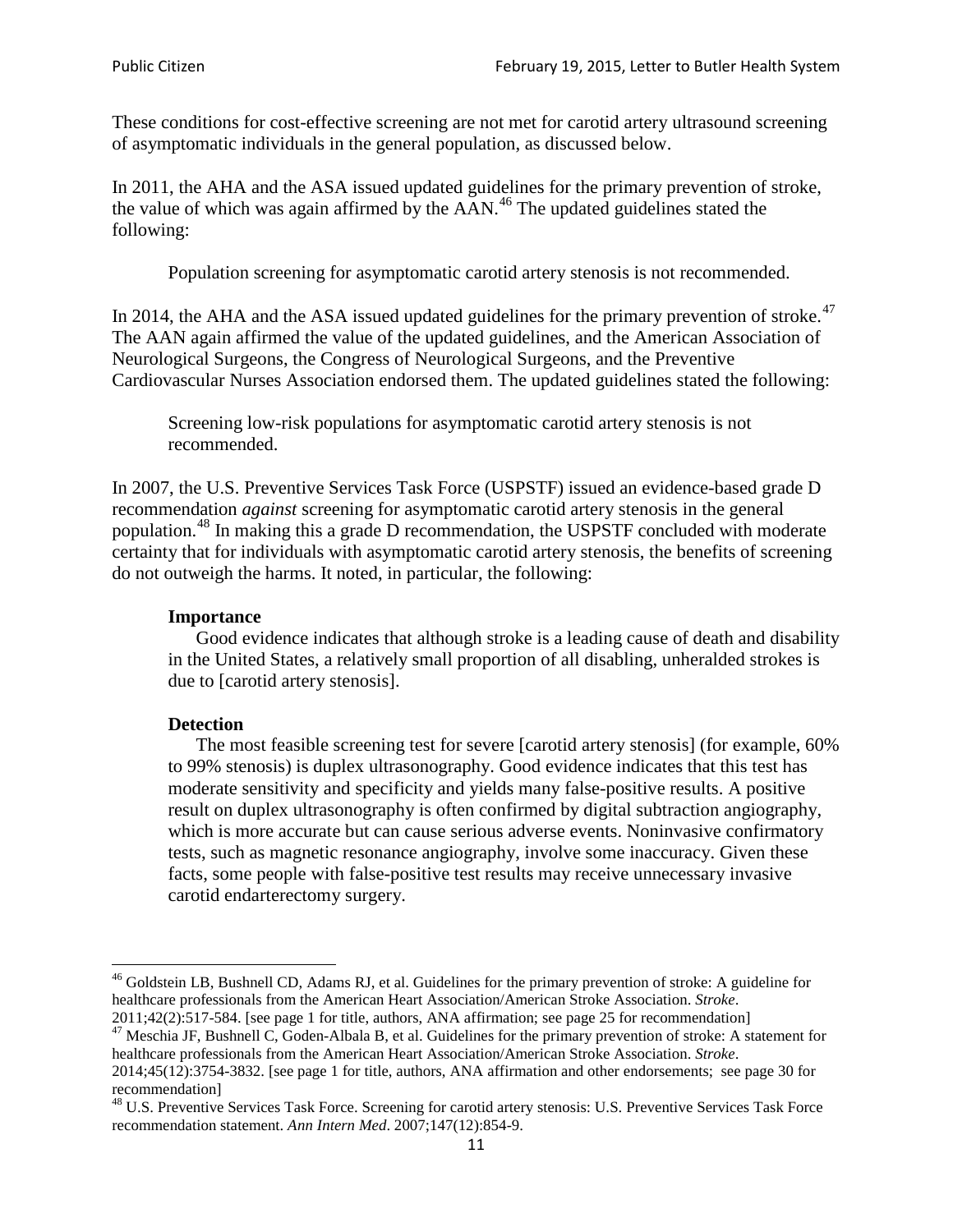### **Benefits of Detection and Early Intervention**

Good evidence indicates that in selected, high-risk trial participants with asymptomatic severe [carotid artery stenosis], carotid endarterectomy by selected surgeons reduces the 5-year absolute incidence of all strokes or perioperative death by approximately 5%. These benefits would be less among asymptomatic people in the general population. For the general primary care population, the benefits are judged to be no greater than small.

### **Harms of Detection and Early Intervention**

Good evidence indicates that both the testing strategy and the treatment with carotid endarterectomy can cause harms. A testing strategy that includes angiography will itself cause some strokes. A testing strategy that does not include angiography will cause some strokes by leading to carotid endarterectomy in people who do not have severe [carotid artery stenosis]. In excellent centers, carotid endarterectomy is associated with a 30-day stroke or mortality rate of about 3%; some areas have higher rates. These harms are judged to be no less than small.

In July 2014, the USPSTF issued an updated recommendation against screening for asymptomatic carotid artery stenosis in the general population.<sup>[49](#page-11-0)</sup> In reaffirming its prior recommendation, the USPSTF concluded with moderate certainty that the harms of screening for asymptomatic carotid artery stenosis outweigh the benefits. The USPSTF presented the following updated rationale: $50$ 

### **Importance**

Stroke is a leading cause of death and disability in the United States. Although asymptomatic carotid artery stenosis is a risk factor for stroke, it causes a relatively small proportion of strokes.

#### **Detection**

The most feasible screening test for carotid artery stenosis (defined as 60% to 99% stenosis) is ultrasonography. Although adequate evidence indicates that this test has high sensitivity and specificity, in practice, ultrasonography yields many false-positive results in the general population, which has a low prevalence of carotid artery stenosis (approximately 0.5% to 1%). There are no externally validated, reliable tools that can determine who is at increased risk for carotid artery stenosis or for stroke when carotid artery stenosis is present. Adequate evidence indicates that the accuracy of screening by auscultation of the neck is poor.

#### **Benefits of Detection and Early Intervention**

There is no direct evidence on the benefits of screening for carotid artery stenosis. Adequate evidence indicates that in selected trial participants with asymptomatic carotid artery stenosis, carotid endarterectomy (CEA) performed by selected surgeons reduces the absolute incidence of all strokes or perioperative death by approximately 3.5%

<span id="page-11-0"></span><sup>&</sup>lt;sup>49</sup> LeFevre on behalf of the U.S. Preventive Services Task Force. Screening for asymptomatic carotid artery stenosis: U.S. Preventive Services Task Force Recommendation Statement. *Ann Intern Med*. Published online July 8, 2014. doi:10.7326/M14-1333. <sup>50</sup> *Ibid*.

<span id="page-11-1"></span>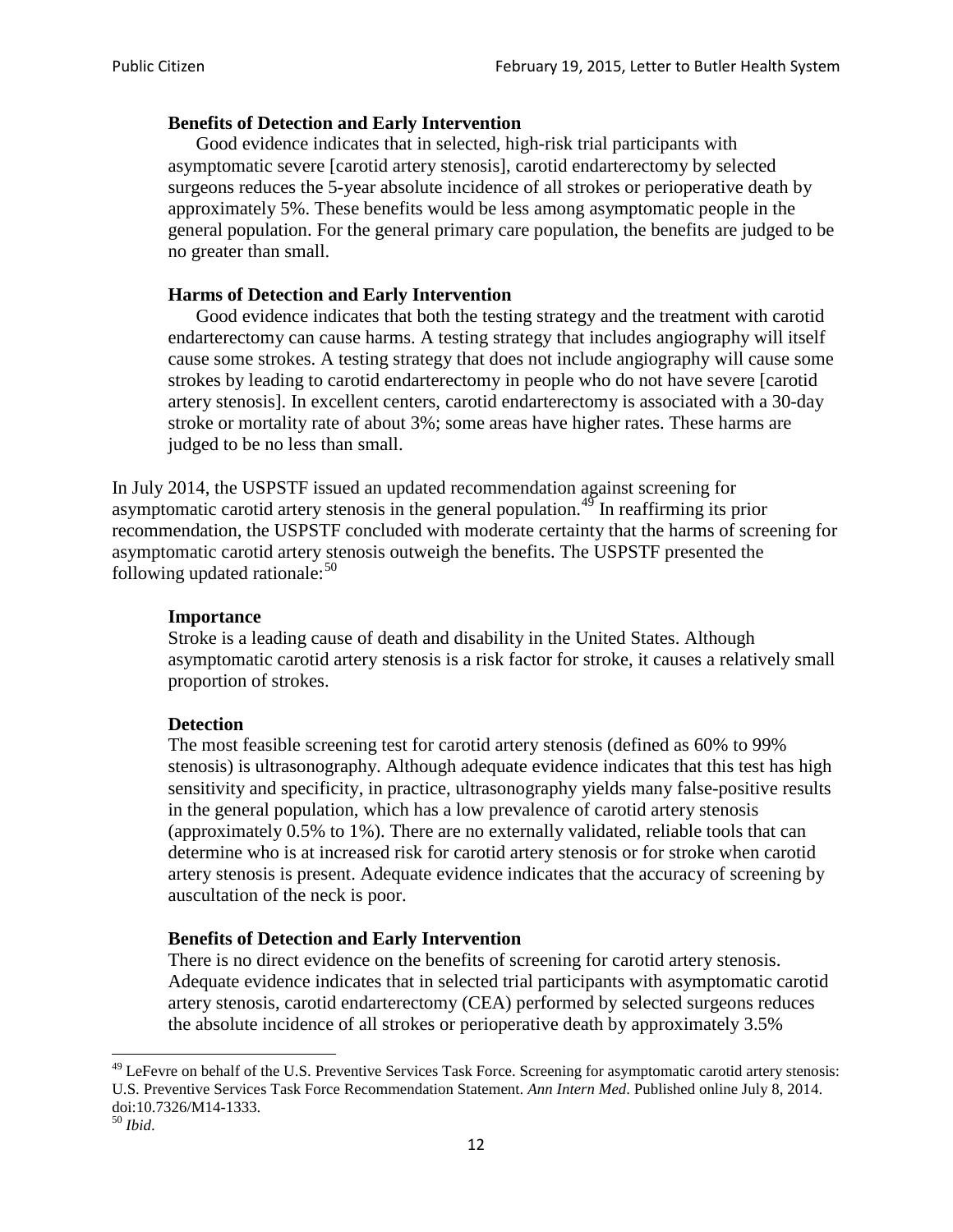compared with (outdated) medical management. However, this difference is probably smaller with current optimal medical management. The magnitude of these benefits would be smaller in asymptomatic persons in the general population. For the general primary care population, the magnitude of benefit is small to none. There is no evidence that identification of asymptomatic carotid artery stenosis leads to any benefit from adding or increasing medication doses (beyond current standard medical therapy for cardiovascular disease prevention).

### **Harms of Detection and Early Intervention**

Adequate evidence indicates that both the testing strategy for carotid artery stenosis and treatment with CEA can cause harms. Although screening with ultrasonography has few direct harms, all screening strategies, including those with or without confirmatory tests (that is, digital subtraction or magnetic resonance angiography), have imperfect sensitivity and specificity and could lead to unnecessary interventions and result in serious harms. In selected centers similar to those in the trials, CEA is associated with a 30-day stroke or mortality rate of approximately 2.4%; reported rates are as high as approximately 5% in low-volume centers and 6% in certain states. Myocardial infarctions are reported in 0.8% to 2.2% of patients after CEA. The 30-day stroke or mortality rate after carotid angioplasty and stenting (CAAS) is approximately 3.1% to 3.8%. The overall magnitude of harms of screening and subsequent treatment of asymptomatic carotid artery stenosis is small to moderate depending on patient population, surgeon, center volume, and geographic location.

In 2007, the American Society of Neuroimaging, with co-sponsorship by the Society of Vascular and Interventional Neurology, issued evidence-based recommendations on the screening of asymptomatic carotid artery disease in the general population and selected subsets of patients.<sup>[51](#page-12-0)</sup> These societies issued a grade E recommendation *against* screening for carotid artery stenosis in the general population or in a selected population based on age, gender or any other variable alone. The criteria for a grade E recommendation were that the prevalence of disease may be high or low but detection and treatment is documented to have no benefit, or prevalence of disease is low. They also issued a grade A recommendation that screening of selective subpopulations of adults age 65 or older with at least three cardiovascular risk factors (hypertension, coronary artery disease, current cigarette smoking or hyperlipidemia) needs to be considered. The criteria of a grade A recommendation were that the prevalence of disease is high and detection and treatment is of documented benefit.

In 2011, the Society for Vascular Surgery issued a position statement recommending ultrasound screening of carotid arteries only for high-risk individuals age 55 or older, taking into account cardiovascular risk factors, such as a history of hypertension, diabetes mellitus, smoking,

<span id="page-12-0"></span><sup>&</sup>lt;sup>51</sup> Qureshi AI, Alexandrov AV, Tegeler CH, et al. Guidelines for screening of extracranial carotid artery disease: a statement for healthcare professionals from the multidisciplinary practice guidelines committee of the American Society of Neuroimaging; cosponsored by the Society of Vascular and Interventional Neurology. *J Neuroimaging*. 2007;17(1):19-47.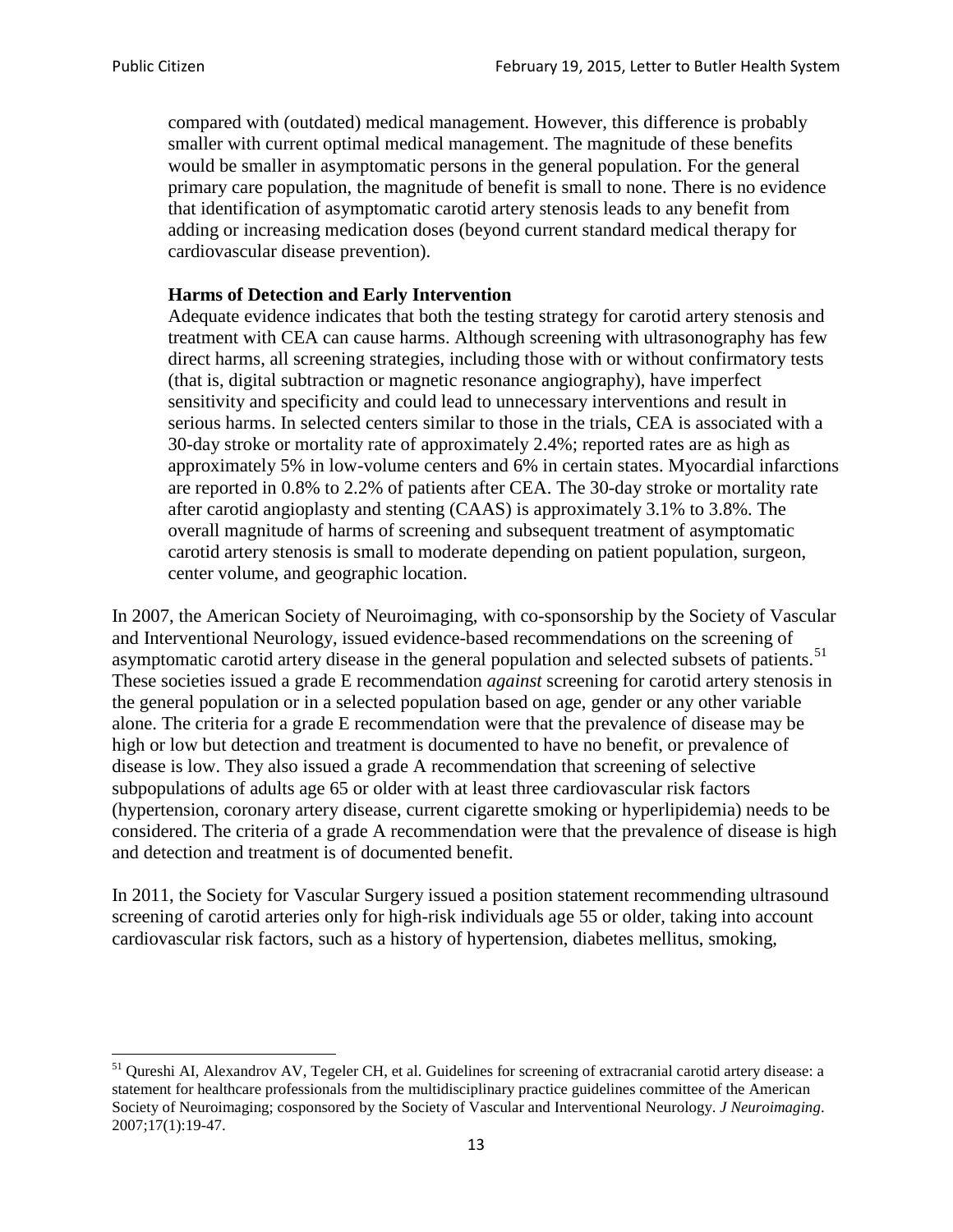hypercholesterolemia, or known cardiovascular disease.<sup>[52](#page-13-0)</sup> The position statement provided little substantive evidence to support this recommendation.

Thus, screening for carotid artery stenosis with ultrasound in the general, asymptomatic population has *not* been shown to significantly improve clinical outcomes, and numerous medical professional organizations strongly recommend against such screening.

### **C. Abdominal Aortic Aneurysm Ultrasound:**

The Life Line Screening online promotional materials state:<sup>[53](#page-13-1)</sup>

An Abdominal Aortic Aneurysm (AAA), a specific kind of aneurysm, is a condition in which the lining of the blood vessel called the aorta is enlarged within the abdomen. Abdominal aortic aneurysms pose a threat because they are usually silent until a medical emergency occurs.

The abdominal aorta is the largest blood vessel in the body and the main artery that originates in the heart. As the lining weakens from age and other risk factors, the vessel wall thins and expands. …

Screening for Aortic Aneurysms

• A painless, non-invasive procedure, an abdominal aortic aneurysm screening requires you to lie on your back while a technician uses ultrasound to take images and measurements of your abdominal aorta. …

Who should have an aortic aneurysm screening?

• Anyone with risk factors

How often should I get an aortic aneurysm screening?

• Annually

By definition, an AAA is present when aortic diameter equals or exceeds 3.0 cm (slightly more than one inch).<sup>[54](#page-13-2)</sup> Most people who have an AAA show no signs or symptoms until it ruptures. The strongest risk factor for *rupture* of an AAA is the aortic diameter.<sup>[55](#page-13-3)</sup> Thus, risk of AAA rupture rises with increasing size of the aneurysm. AAAs with a diameter between 3.0 and 3.9

<span id="page-13-0"></span> $52$  Society for Vascular Surgery. SVS position statement on vascular screenings. January 2011. http://www.vascularweb.org/about/positionstatements/Pages/svs-position-statement-on-vascular-screening.aspx.<br>Accessed January 14, 2015.

<span id="page-13-1"></span>Accessed Line Screening. Abdominal aortic aneurysm screening. http://www.lifelinescreening.com/What-We-<br>Do/What-We-Screen-For/Abdominal-Aortic-Aneurysms. Accessed January 9, 2015.

<span id="page-13-2"></span> $\frac{1}{54}$  Fleming C, Whitlock EP, Beil TL, Lederle FA. Screening for abdominal aortic aneurysm: A best-evidence systematic review for the U.S. Preventive Services Task Force. *Ann Intern Med.* 2005;142(3):203-211.<br><sup>55</sup> Lederle FA, Johnson GR, Wilson SE, et al. Rupture rate of large abdominal aortic aneurysms in patients refusing

<span id="page-13-3"></span>or unfit for elective repair. *JAMA*. 2002;287(22):2968-2972.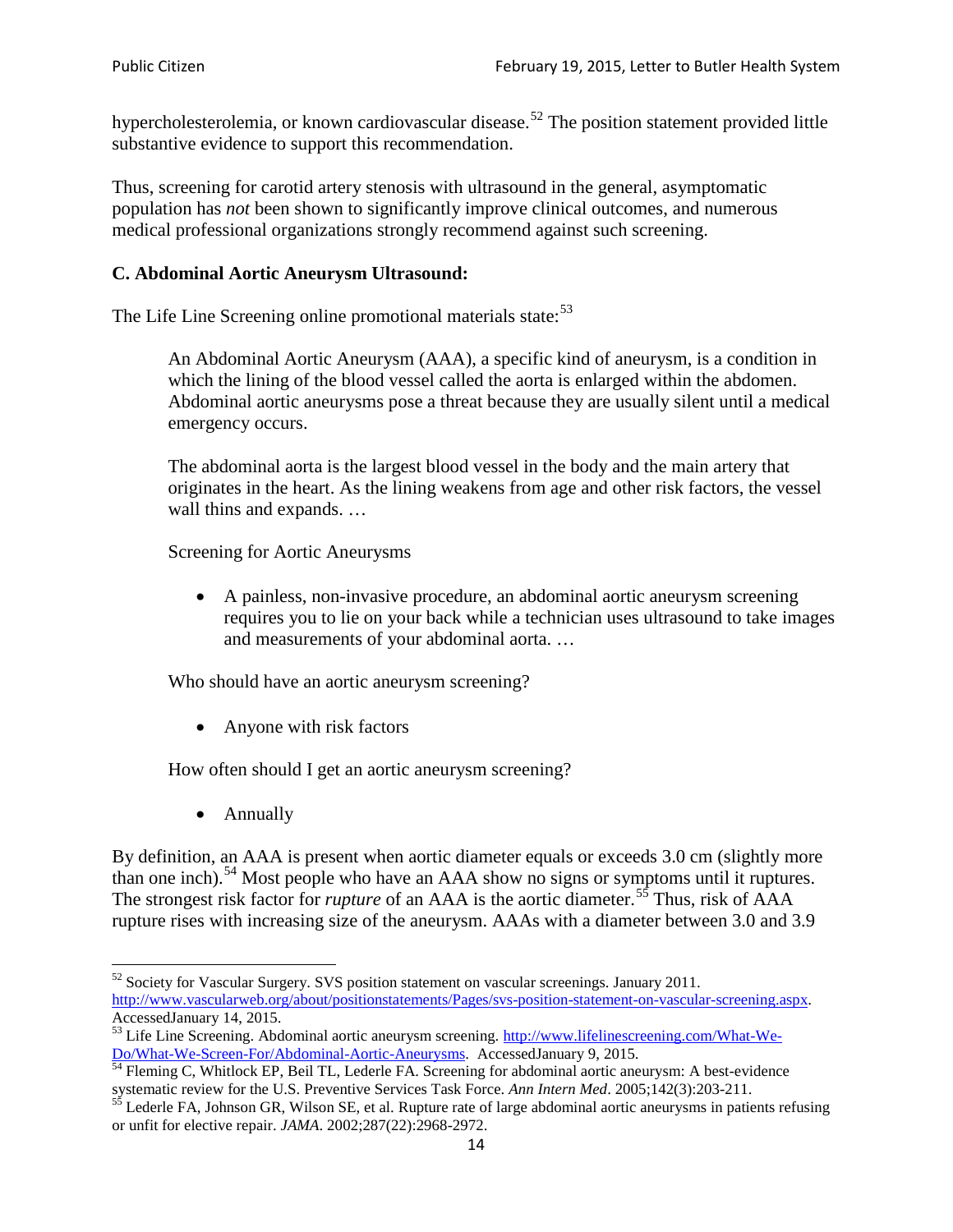cm have an essentially 0 percent annual rupture risk; those with between 4.0 and 4.9 cm have a 1 percent risk; and those between 5.0 and 5.9 cm have a 11 percent annual rupture risk.<sup>[56](#page-14-0)</sup>

In a study of an unselected general population in the U.K., the prevalence of AAA was six times greater in men than women for all age groups.<sup>[57](#page-14-1)</sup> For men not screened for  $AAA$ , almost all deaths from ruptured AAAs occurred after age 65, with more than half occurring before age 80.<sup>[58](#page-14-2)</sup> For women not screened for AAA, the majority of AAA-related deaths occurred after age 80.<sup>[59](#page-14-3)</sup>

Several major medical professional organizations affirmatively recommend one-time ultrasound screening for AAAs *only in certain high-risk individuals* given the epidemiology of AAAs described above, and we are not aware of any major medical professional organization that endorses indiscriminate ultrasound screening for AAAs in low-risk, asymptomatic individuals.

In 2005, the USPSTF issued the following evidence-based recommendations for AAA screening:  $60$ 

(1) A grade B recommendation for one-time screening for AAA by ultrasonography in men age 65 to 75 who have ever smoked. In making this a grade [B recommendation,](http://www.uspreventiveservicestaskforce.org/uspstf/gradespre.htm#brec) the USPSTF offered the following rationale:

> The USPSTF found good evidence that screening for AAA and surgical repair of large AAAs ( $\geq$ 5.5 cm) in men age 65 to 75 years who have ever smoked (current and former smokers) leads to decreased AAA-specific mortality. There is good evidence that abdominal ultrasonography, performed in a setting with adequate quality assurance (that is, in an accredited facility with credentialed technologists), is an accurate screening test for AAA. There is also good evidence of important harms of screening and early treatment, including an increased number of surgeries with associated clinically significant morbidity and mortality, and short-term psychological harms. On the basis of the moderate magnitude of net benefit, the USPSTF concluded that the benefits of screening for AAA in men age 65 to 75 years who have ever smoked outweigh the harms.

(2) No recommendation for or against screening for AAA in men age 65 to 75 who have *never* smoked. In making this grade C recommendation, the USPSTF offered the following rationale:

> The USPSTF found good evidence that screening for AAA in men age 65 to 75 years who have never smoked leads to decreased AAA-specific mortality. There is, however, a lower prevalence of large AAAs in men who have never smoked

<span id="page-14-0"></span><sup>&</sup>lt;sup>56</sup> LeFevre ML on behalf of the U.S. Preventive Services Task Force. Screening for abdominal aortic aneurysm: U.S. Preventive Services Task Force recommendation statement. *Ann Intern Med*. Online June 24, 2014. doi:

<span id="page-14-1"></span><sup>10.7326/</sup>M14-1204.<br> $57$  Scott RA, Bridgewater SG, Ashton HA. Randomized clinical trial of screening for abdominal aortic aneurysm in women. *Br J Surg.* 2002;89(3):283-285.

<span id="page-14-4"></span><span id="page-14-3"></span>

<span id="page-14-2"></span><sup>&</sup>lt;sup>58</sup> *Ibid.*<br><sup>59</sup> *Ibid.* 2002;<br><sup>60</sup> U.S. Preventive Services Task Force. Screening for abdominal aortic aneurysm: Recommendation statement. *Ann Intern Med*. 2005;142(3):198-202.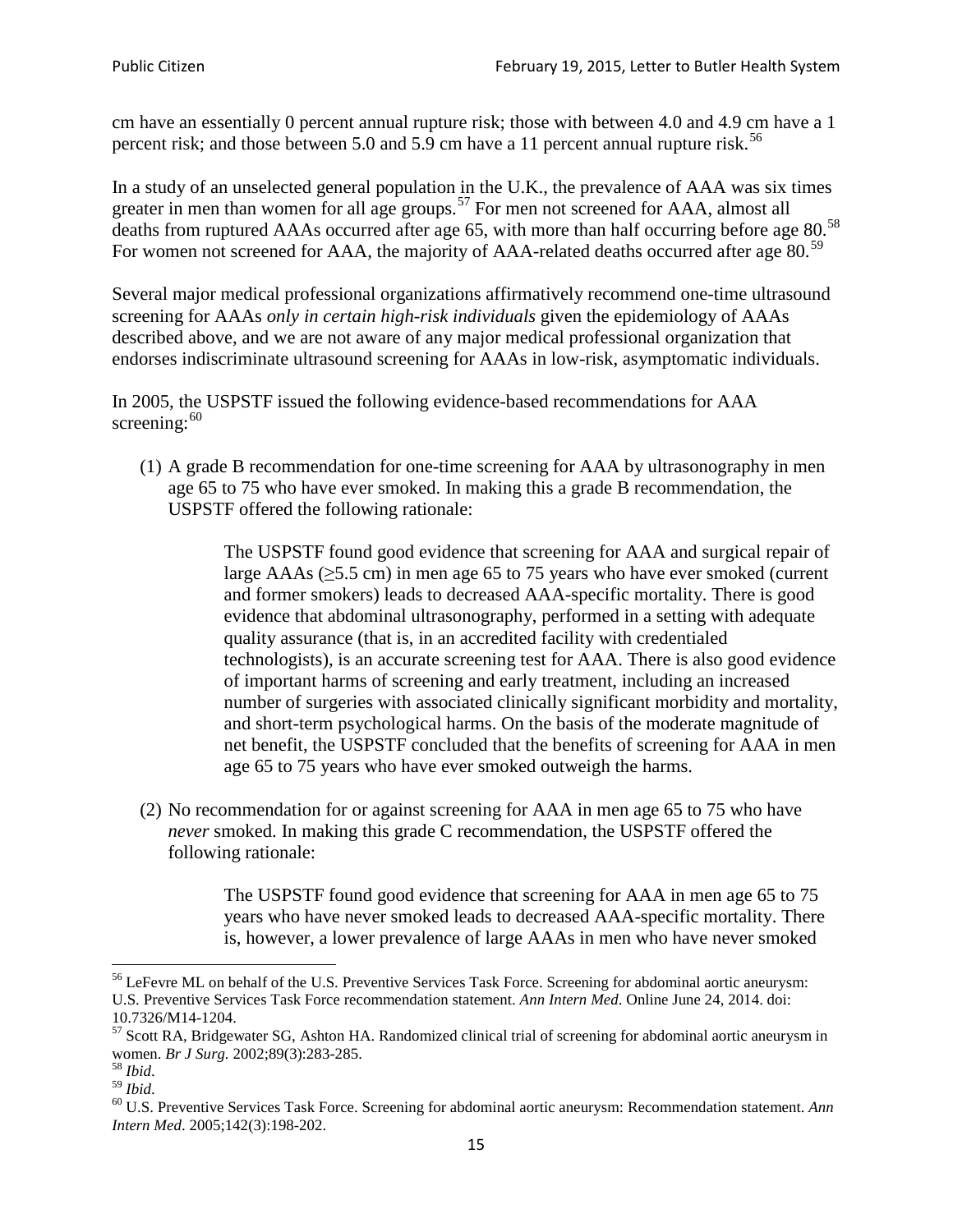compared with men who have ever smoked; thus, the potential benefit from screening men who have never smoked is small. There is good evidence that screening and early treatment lead to important harms, including an increased number of surgeries with associated clinically significant morbidity and mortality, and short-term psychological harms. The USPSTF concluded that the balance between the benefits and harms of screening for AAA is too close to make a general recommendation in this population.

(3) A grade D recommendation *against* routine screening for AAA in women. In making this a grade D recommendation, the USPSTF offered the following rationale:

> Because of the low prevalence of large AAAs in women, the number of AAArelated deaths that can be prevented by screening this population is small. There is good evidence that screening and early treatment result in important harms, including an increased number of surgeries with associated morbidity and mortality, and psychological harms. The USPSTF concluded that the harms of screening women for AAA therefore outweigh the benefits.

In June 2014, the USPSTF issued a revised recommendation statement, based on an updated review of the available evidence published between January 2004 and January 2013.<sup>[61](#page-15-0)</sup> The updated recommendations differ slightly from the 2005 recommendations and include the following: $62$ 

(1) A grade B recommendation for one-time screening for AAA with ultrasonography in men ages 65 to 75 who have ever smoked (no change from 2005). The USPSTF provided the following updated rationale for this unchanged recommendation:

> Four large, population-based, randomized, controlled trials (RCTs) show that invitation to 1-time screening for AAA is associated with reduced AAA-specific mortality in men. This benefit begins 3 years after testing and persists up to 15 years. In addition, risk reduction for AAA rupture and emergency surgery persists up to 10 to 13 years.

> In the 2 highest-quality trials, the relative reduction in AAA-specific mortality after 13 years was 42% to 66%. In the largest trial, where prevalence of AAA was approximately 5% in the screened group, screening was associated with an absolute risk reduction in death of 1.4 per 1000 men.

Abdominal aortic aneurysms are most prevalent in men who have ever smoked, occurring in approximately 6% to 7% of this population. This prevalence increases the importance of screening in these men because it maximizes the absolute benefit that could be achieved (that is, it improves the likelihood that

<span id="page-15-0"></span><sup>61</sup> Guirguis-Blake JM, Beil TL, Senger CA Whitlock EP. Ultrasonography screening for abdominal aortic aneurysms: A systematic review for the U.S. Preventive Services Task Force. *Ann Intern Med*. 2014;160(5):321- 329.

<span id="page-15-1"></span> $62$  LeFevre ML on behalf of the U.S. Preventive Services Task Force. Screening for abdominal aortic aneurysm: U.S. Preventive Services Task Force recommendation statement. *Ann Intern Med*. 2014;161(4):281-290..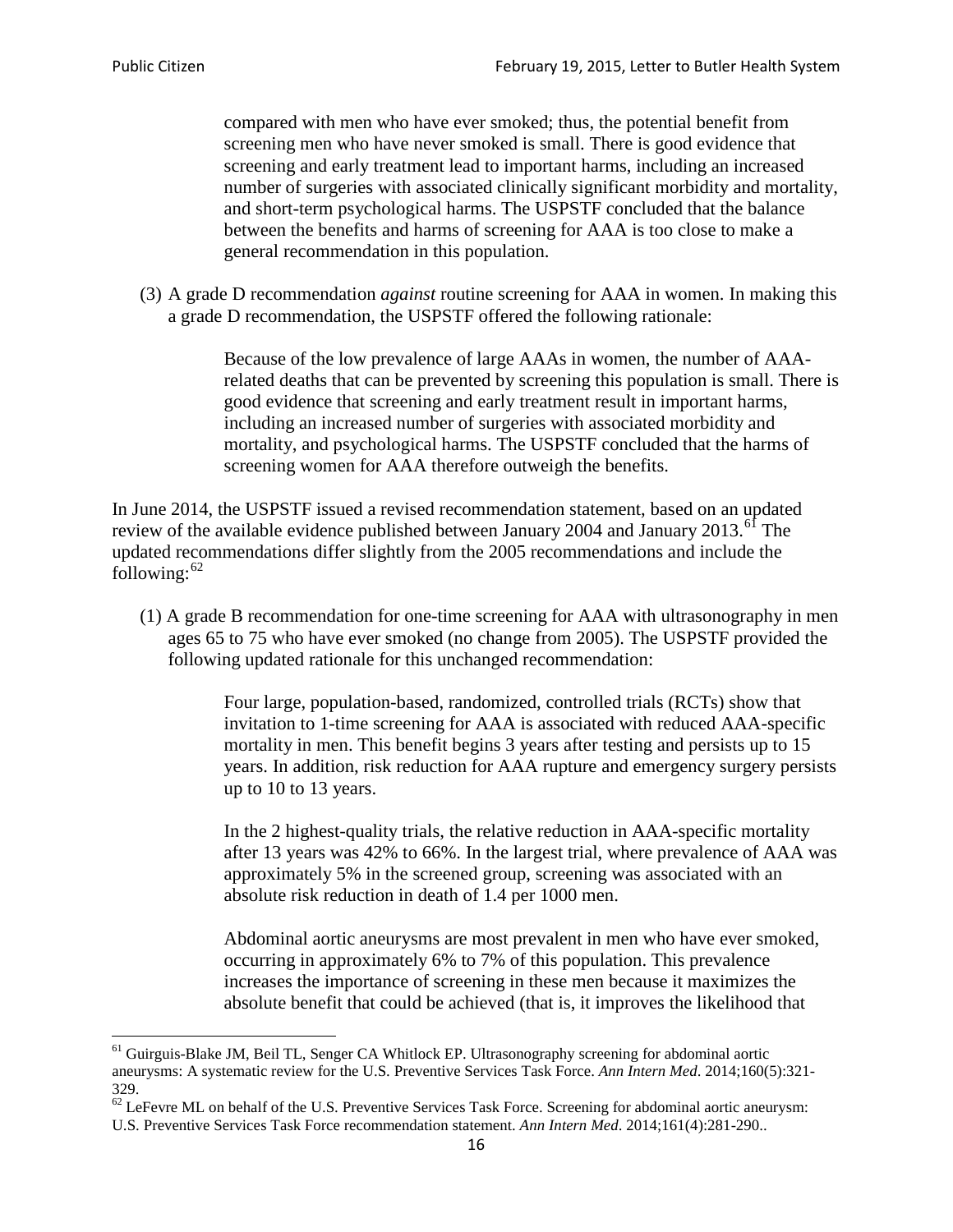men in this group will benefit from screening). Convincing evidence shows that 1-time screening with ultrasonography results in a moderate benefit in men aged 65 to 75 years who have ever smoked.

The USPSTF concluded with high certainty that screening for AAA with ultrasonography in men ages 65 to 75 who have ever smoked has a moderate net benefit.

(2) A grade C recommendation that clinicians *selectively* offer screening for AAA in men ages 65 to 75 who have never smoked rather than routinely screening all men in this group. Evidence indicates that the net benefit of screening all men ages 65 to 75 years who have never smoked is small. In determining whether this service is appropriate in individual cases, patients and clinicians should consider the balance of benefits and harms on the basis of evidence relevant to the patient's medical history, family history, other risk factors, and personal values. The USPSTF offered the following rationale for this new recommendation:

> Screening men overall reduces AAA-specific death, rupture, and emergency surgery. However, the lower prevalence of AAA in men who have never smoked (approximately 2%) substantially reduces the absolute benefit (that is, it greatly lowers the probability that men in this group will benefit from screening). Adequate evidence shows that 1-time screening for AAA with ultrasonography results in a small benefit in men aged 65 to 75 years who have never smoked.

The USPSTF also suggested the following clinical considerations with respect to this new recommendation:

Despite the demonstrated benefits of screening for AAA in men overall, the lower prevalence of AAA in male never-smokers versus male ever-smokers suggests that clinicians should consider a patient's risk factors and the potential for harm before screening for AAA rather than routinely offering screening to all male never-smokers. Important risk factors for AAA include older age and a firstdegree relative with an AAA; other risk factors include a history of other vascular aneurysms, coronary artery disease, cerebrovascular disease, atherosclerosis, hypercholesterolemia, obesity, and hypertension. Factors associated with a reduced risk for AAA include African American race, Hispanic ethnicity, and diabetes.

(3) An I statement concluding that the current evidence is insufficient to assess the balance of benefits and harms of screening for AAA in women ages 65 to 75 who have ever smoked. (An I statement means the USPSTF concludes that the current evidence is insufficient to assess the balance of benefits and harms of the service. Evidence may be lacking, of poor quality, or conflicting, and the balance of benefits and harms cannot be determined.) The USPSTF offered the following rationale for this draft statement:

> *Potential Preventable Burden.* A screening study in Sweden found that the prevalence of AAA in women aged 70 years was low (0.8%) for ever-smokers but increased to 2.0% for current smokers. A meta-analysis of individual-patient data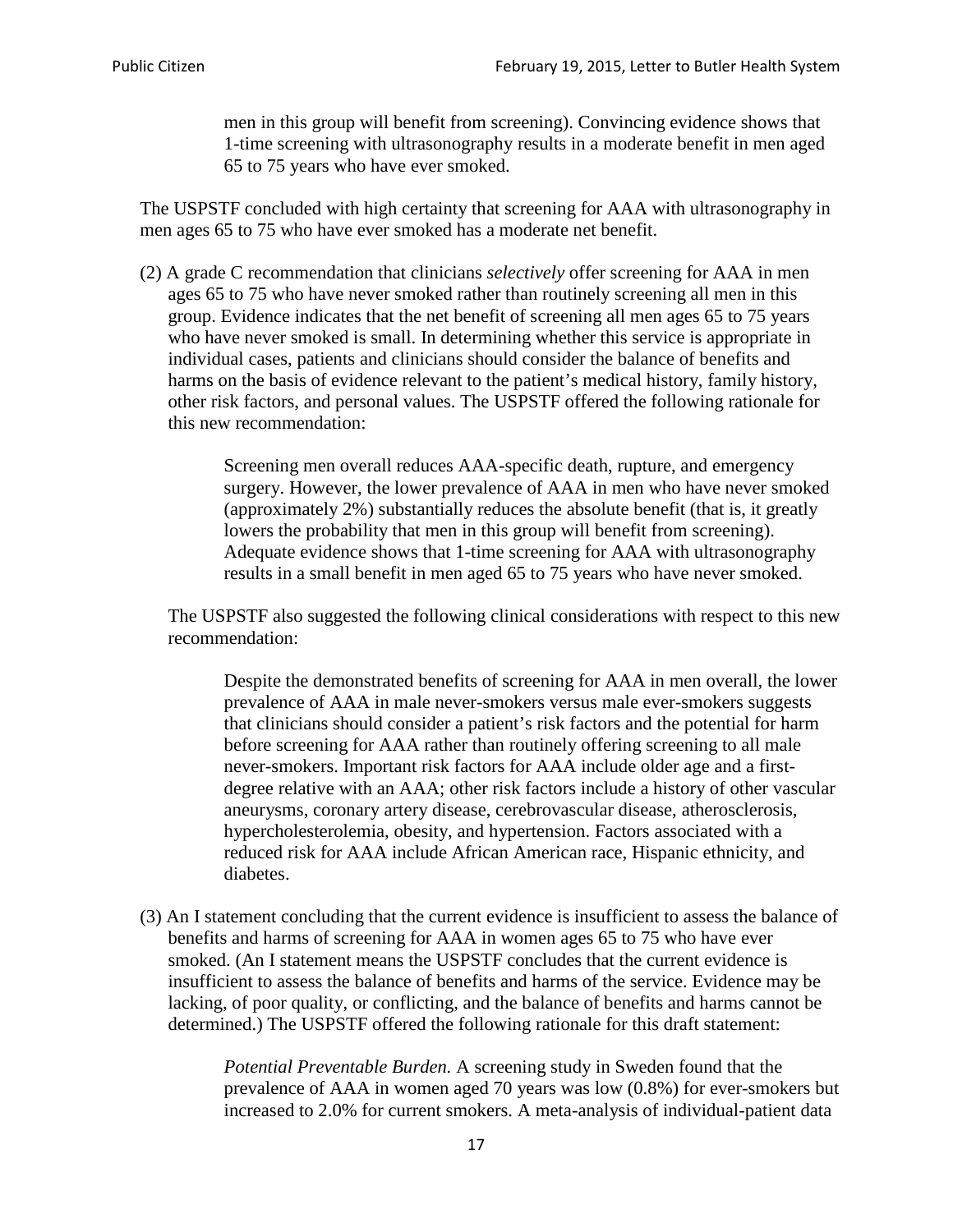found that women have a higher risk than men for AAA rupture at the same diameter (hazard ratio [HR], 3.76 [95% CI, 2.58 to 5.47]). However, AAAassociated deaths occur at an older age in women (at a time of increased competing causes of death and a declining benefit–risk ratio for operative interventions), with 70% of deaths occurring after age 80 years in women compared with fewer than 50% in men. In the only screening RCT that included women, most screen-detected AAAs in women were small (3.0 to 3.9 cm) and AAA-specific mortality was low in screened and unscreened women  $(<0.2\%)$ after 10 years.

*Potential Harms.* Four RCTs (primarily done in men) showed that screening for AAA doubled the rate of AAA-associated surgeries, largely driven by an increase in elective surgeries. Most screen-detected AAAs were below the 5.5-cm threshold for immediate repair. This finding generally results in long-term or lifelong surveillance and is probably associated with some amount of overtreatment, although the magnitude of this burden is difficult to quantify.

Most screening trials reported an associated decrease in emergency AAA repairs and a reduced 30-day mortality rate associated with emergency surgery in populations invited to screen, although mortality associated with elective surgery was not reduced. Operative mortality associated with AAAs is higher in women than in men (7% vs. 5% for open repair and 2% vs. 1% for endovascular repair, respectively).

*Costs.* In addition to the cost of ultrasonography screening (approximately \$100), the estimated potential associated cost of elective surgery to repair a screendetected AAA ranges from \$37 000 to \$43 000. Potential opportunity costs also may arise, because screening may take the place of other preventive activities that may be more beneficial to the patient.

*Current Practice.* Screening for AAA is provided as part of the "welcome-to-Medicare visit" for women who have a family history of AAA. However, the evidence is insufficient to accurately characterize current practice patterns related to screening for AAA in women.

A retrospective analysis from 2000 to 2010 used the National Inpatient Sample, a database that has a stratified 20% random sample of all nonfederal inpatient hospital admissions in the United States. This analysis found that women are more likely than men to have open surgery versus endovascular aneurysm repair (EVAR) for unruptured AAA (24% vs. 17%, respectively), potentially because of issues with access to the iliac artery (that is, smaller artery size) that may preclude endovascular management.

A retrospective review of 4026 AAA repairs in the Vascular Study Group of New England database (a voluntary registry from 30 academic and community hospitals in the 6 New England states) reported that women were more likely than men to have open surgery versus EVAR and to be older and have smaller aortic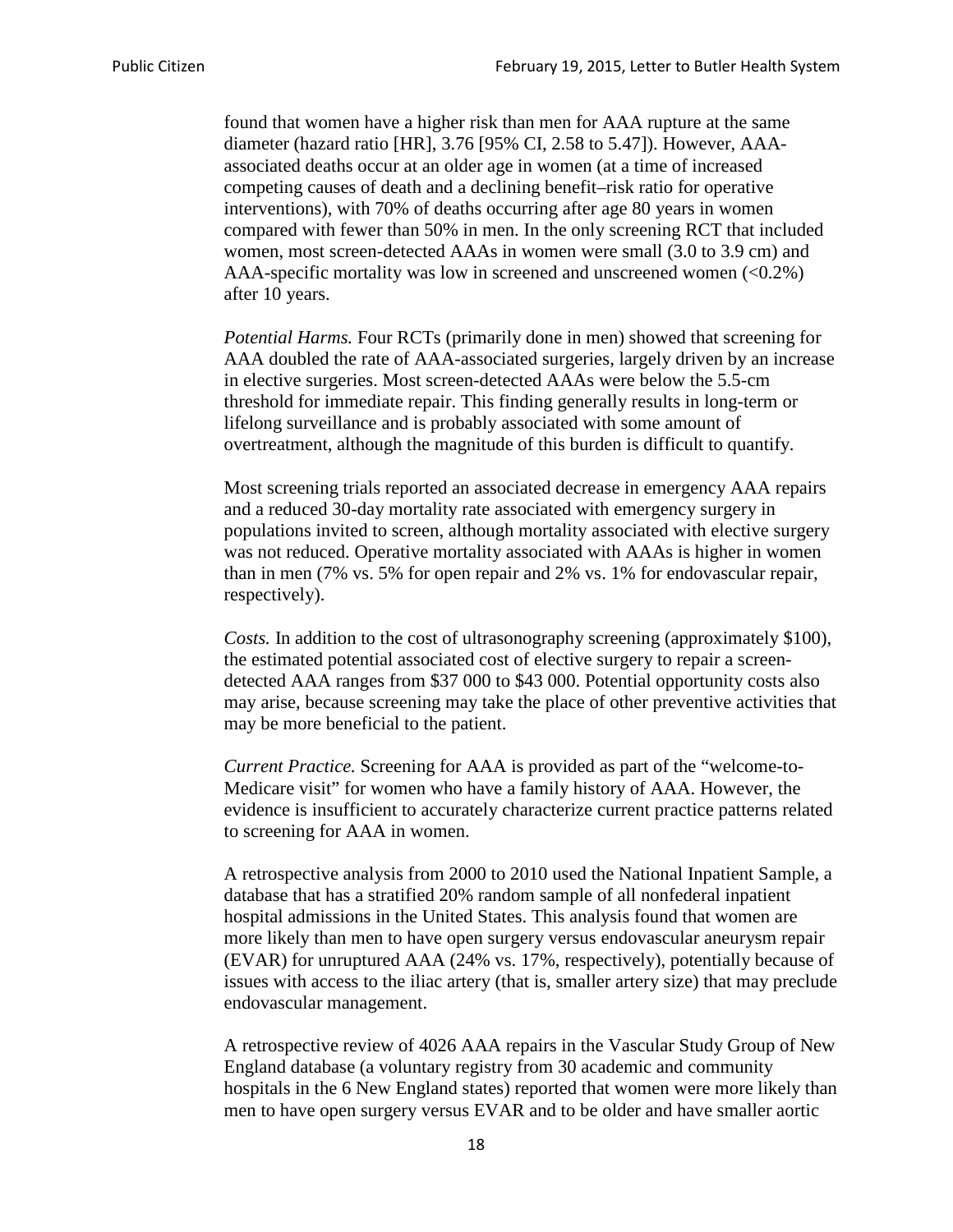diameters at the time of repair. Postoperative complications were higher in women than in men after elective EVAR or open repair, including emergency reoperations, dysrhythmias, leg ischemia or emboli, bowel ischemia, or need for discharge to another medical facility rather than home.

(4) A grade D recommendation *against* routine screening for AAA in women who have never smoked. The USPSTF offered the following rationale for this draft updated recommendation:

> The prevalence of AAA in women who have never smoked is low (0.03% to 0.60% in women aged 50 to 79 years). The evidence also shows no apparent benefit of screening for AAA in women. The USPSTF therefore concludes that adequate evidence shows that the absolute benefit of 1-time screening for AAA with ultrasonography in women who have never smoked can effectively be bounded at none or almost none.

In discussing the harms of detection and early treatment of AAAs, the USPSTF noted the following: $63$ 

In the available trials, groups invited to screening were approximately twice as likely as control groups to have any AAA surgery within 3 to 5 years, predominantly driven by an increase in elective surgeries. More than 90% of AAAs identified by screening were below the 5.5-cm threshold for immediate repair. Detecting smaller AAAs generally leads to long-term (potentially lifelong) surveillance.

A person's risk for death related to elective surgery for AAA is lower than that for death related to emergency surgery for rupture. However, the increase in the overall rates of detection and surgery in the screening groups still potentially represents a harm. A proportion of AAAs will never rupture because they do not advance or because a person dies of a competing cause.

The exact extent of overdiagnosis and overtreatment is difficult to estimate. One study from Massachusetts General Hospital reviewed 24 000 consecutive autopsies between 1952 and 1975 and found that 75% of the 473 patients who died with an undetected or unoperated AAA had a cause of death not related to the AAA (41% were >5.1 cm in diameter). Given that even elective treatment is associated with some risk for perioperative mortality, overtreatment is an important issue to consider when deciding whether to screen for this condition....

Convincing evidence shows that the harms associated with 1-time screening for AAA with ultrasonography are at least small in all populations and potentially higher in women because of their higher risk for operative mortality.

In 2011, the Society for Vascular Surgery issued a position statement on vascular screening recommending a one-time ultrasound screening for AAA for all men age 65 or older and

<span id="page-18-0"></span><sup>63</sup> *Ibid*.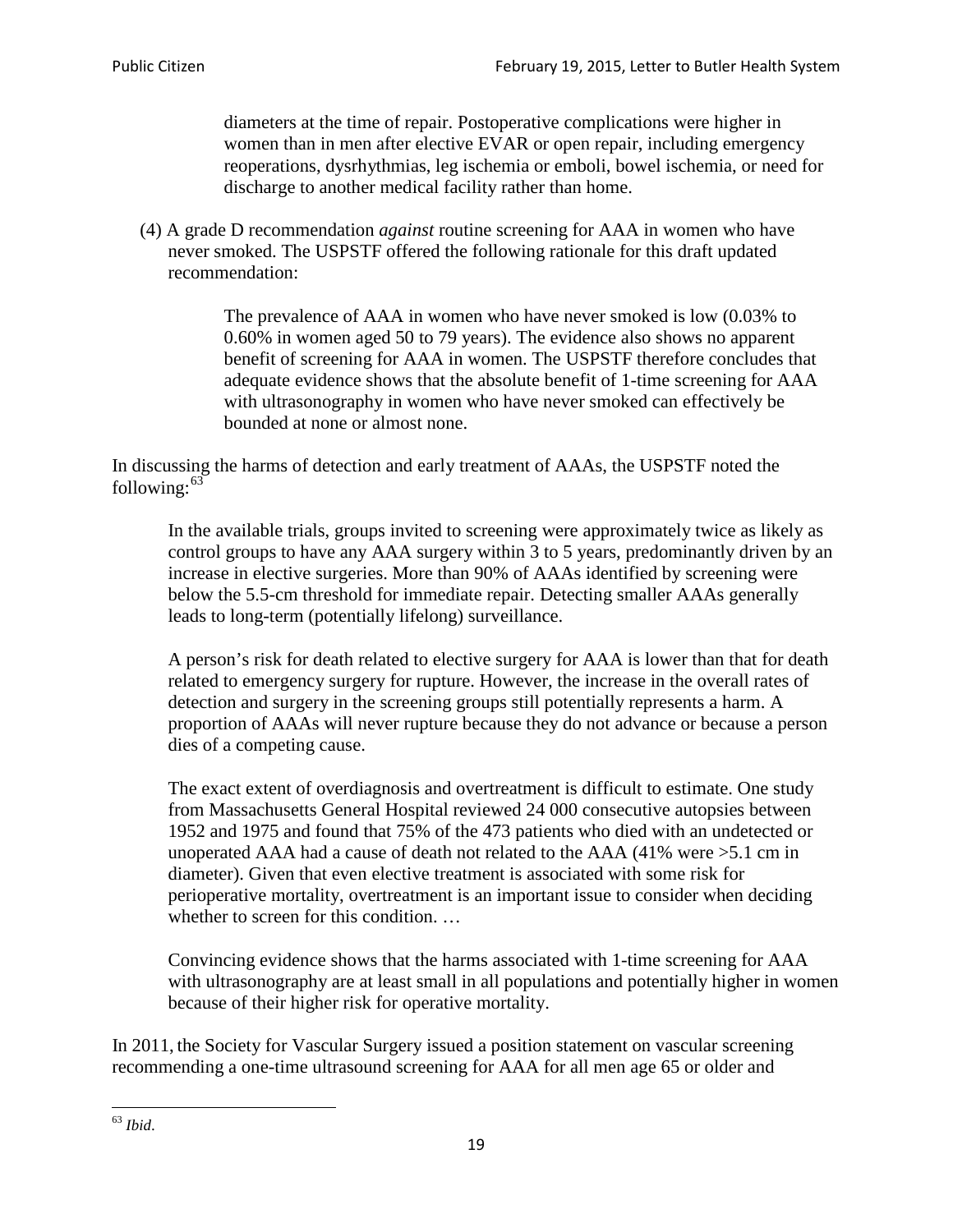screening men as early as age 55 who have a family history of AAA.<sup>[64](#page-19-0)</sup> The society also recommended one-time ultrasound screening for AAA for all women age 65 or older who have a family history of AAA or have smoked.

In 2012, the ACCF, American College of Radiology, American Institute of Ultrasound in Medicine, American Society of Echocardiography, American Society of Nephrology, Intersocietal Commission for the Accreditation of Vascular Laboratories, Society for Cardiovascular Angiography and Interventions, Society of Cardiovascular Computed Tomography, Society for Interventional Radiology, Society for Vascular Medicine, and Society for Vascular Surgery jointly issued evidence-based appropriate use criteria for noninvasive vascular testing (ultrasound and physiological testing) for a variety of possible indications.<sup>[65](#page-19-1)</sup> For each indication, these organizations classified the use of noninvasive vascular testing into one of the following three categories:

- **Appropriate:** The test is one in which the expected incremental information, combined with clinical judgment, exceeds the expected negative consequences — including the risks of the procedure itself and the downstream impact of poor test performance such as delay in diagnosis (false-negatives) or inappropriate diagnosis (false-positives) — by a sufficiently wide margin for the specific indication that the procedure is generally considered acceptable care and a reasonable approach for the indication.
- **Uncertain:** The test *may* be generally acceptable and *may* be a reasonable approach for the specific indication; uncertainty also implies that more research and/or patient information is needed to classify the indication definitively.
- **Inappropriate:** The test *is not* generally acceptable and *is not* a reasonable approach for the specific indication.

These organizations classify screening for AAA as *inappropriate* for anyone under age 65 with no history of smoking, except as noted below. They also classify such screening as *uncertain* for anyone 65 or older with no history of smoking.

These organizations did classify screening for AAA as *appropriate* for the following subgroups:

- Adults older than age 60 with a first-degree relative with an AAA.
- Adults age 65 or older who are current or former smokers.

In summary, the USPSTF and many other major medical professional organizations recommended against routine screening for AAA, or designate such screening as inappropriate for those individuals who are not at high risk for developing AAA. Screening for AAA in the

<span id="page-19-0"></span><sup>64</sup> Society for Vascular Surgery. SVS Position Statement on Vascular Screenings. January 2011. [http://www.vascularweb.org/about/positionstatements/Pages/svs-position-statement-on-vascular-screening.aspx.](http://www.vascularweb.org/about/positionstatements/Pages/svs-position-statement-on-vascular-screening.aspx) 

<span id="page-19-1"></span>Accessed August 21, 2014.<br><sup>65</sup> Mohler ER, Gornik HL, Gerhard-Herman M, et al. ACCF/ACR/AIUM/ASE/ASN/ICAVL/SCAI/SCCT/SIR/ SVM/SVS 2012 appropriate use criteria for peripheral vascular ultrasound and physiological testing part I: Arterial ultrasound and physiological testing*. J Am Coll Cardiol*. 2012;60(3):242-276.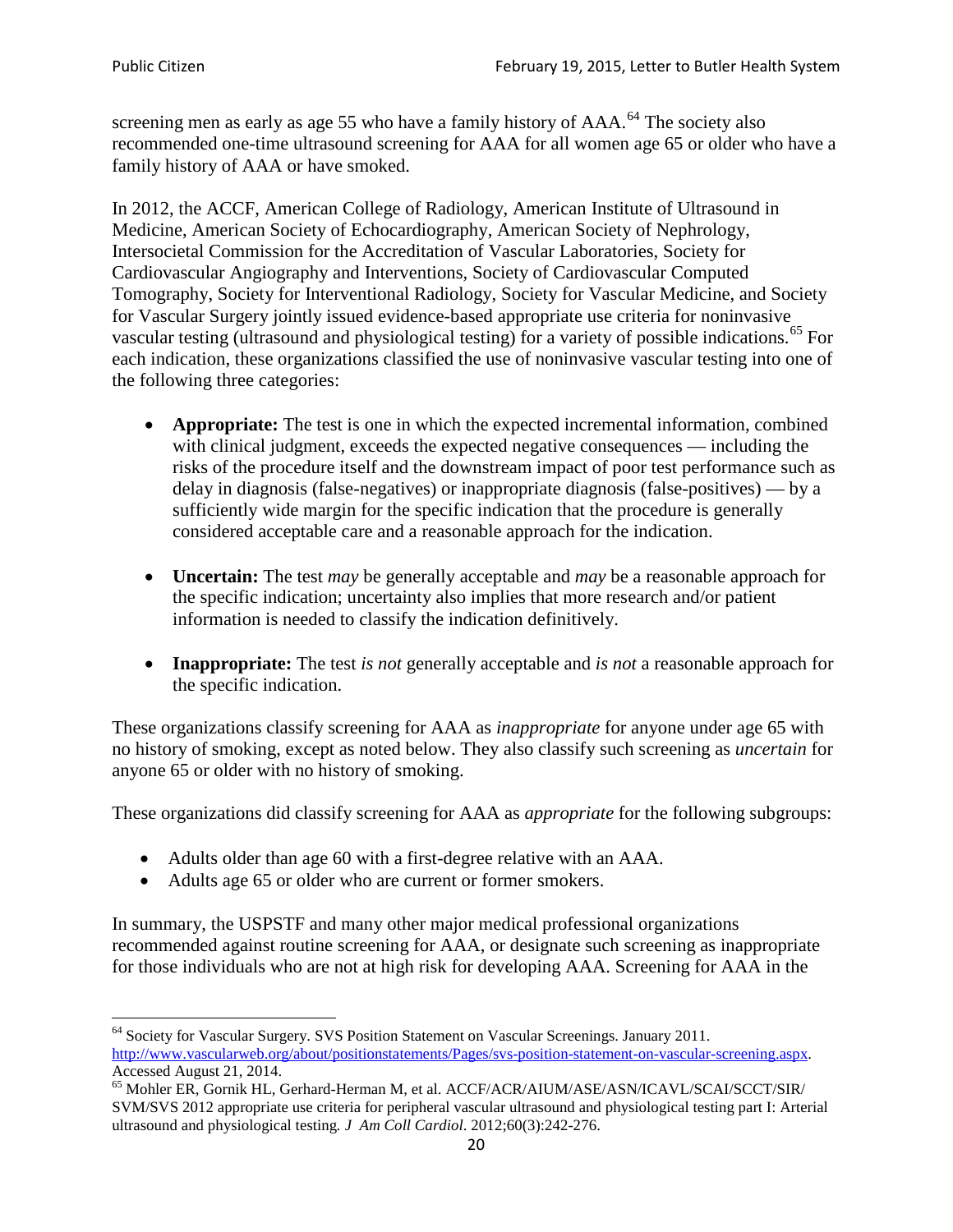general, asymptomatic population has *not* been shown to significantly improve clinical outcome and is likely to do more harm than good.

## **D. Peripheral Arterial Disease Test:**

The Life Line Screening online promotional materials state:<sup>[66](#page-20-0)</sup>

Peripheral Arterial Disease (PAD), more commonly known as hardening of the arteries, affects about eight million Americans. It is a condition in which the large and mediumsized arteries supplying blood to the legs become narrow or clogged, constricting the flow of blood. PAD is caused by atherosclerosis, a gradual process in which cholesterol and scar tissue build up, forming a substance called plaque that clogs the artery. PAD not only causes pain and disability, it also is associated with a much higher risk of heart disease. …

Peripheral Arterial Disease Screening

o A quick, easy and non-invasive procedure, PAD screening is done by using the ankle-brachial index (ABI). After removing your socks and shoes, you will have pressure cuffs placed around your upper arms and ankles. A small ultrasound device will then measure the systolic blood pressure in your limbs. …

Who should have a peripheral arterial disease screening?

• Anyone with risk factors

How often should I get a peripheral arterial disease screening?

• Annually

In 2012, the ACCF, American College of Radiology, American Institute of Ultrasound in Medicine, American Society of Echocardiography, American Society of Nephrology, Intersocietal Commission for the Accreditation of Vascular Laboratories, Society for Cardiovascular Angiography and Interventions, Society of Cardiovascular Computed Tomography, Society for Interventional Radiology, Society for Vascular Medicine, and Society for Vascular Surgery jointly issued evidence-based appropriate use criteria for noninvasive vascular testing (ultrasound and physiological testing) for a variety of possible indications. These appropriate use criteria identify the following as the only appropriate indications for lower extremity artery testing with ABI: patients with diminished pulses, femoral bruit, age greater than 50 with diabetes or smoking, or age greater than 70, which is consistent with ACC/AHA PAD guidelines. The evaluation with ABI for those younger than 50 and those with diabetes was classified as uncertain.<sup>[67](#page-20-1)</sup>

<span id="page-20-0"></span><sup>&</sup>lt;sup>66</sup> Life Line Screening. Peripheral arterial disease screening. [http://www.lifelinescreening.com/What-We-Do/What-](http://www.lifelinescreening.com/What-We-Do/What-We-Screen-For/Peripheral-Arterial-Disease)[We-Screen-For/Peripheral-Arterial-Disease.](http://www.lifelinescreening.com/What-We-Do/What-We-Screen-For/Peripheral-Arterial-Disease) Accessed January 9, 2015.<br><sup>67</sup> Mohler ER, Gornik HL, Gerhard-Herman M, et al. ACCF/ACR/AIUM/ASE/ASN/ICAVL/SCAI/SCCT/SIR/

<span id="page-20-1"></span>SVM/SVS 2012 appropriate use criteria for peripheral vascular ultrasound and physiological testing part I: Arterial ultrasound and physiological testing. *J Am Coll Cardiol*. 2012;60(3):242-276.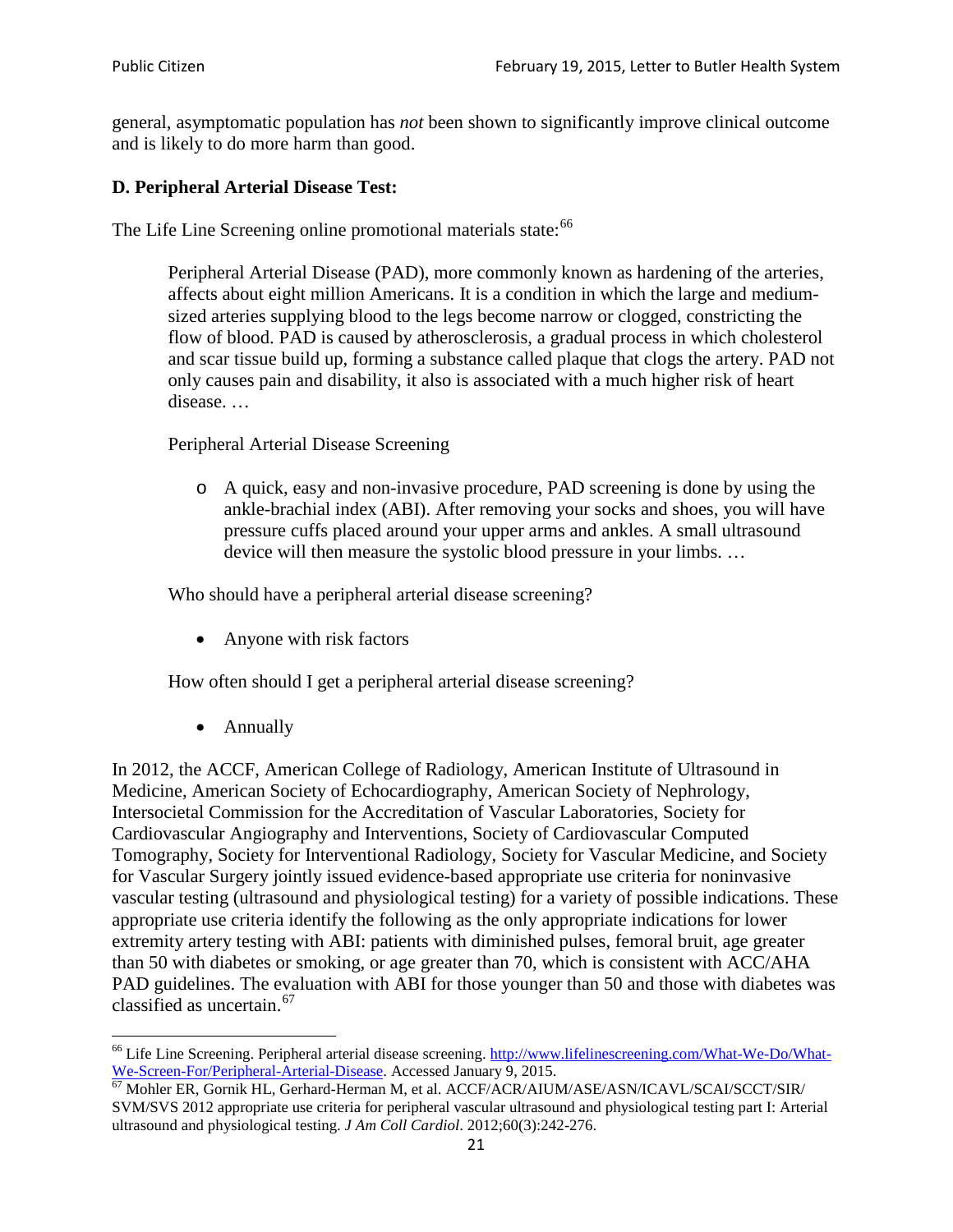In 2013, the USPSTF, based on a systematic review of the scientific literature,<sup>[68](#page-21-0)</sup> issued a grade I statement on ABI testing, concluding that the current evidence is *insufficient* to assess the balance of benefits and harms of screening for peripheral artery disease and cardiovascular disease risk assessment with ABI in adults.<sup>[69](#page-21-1)</sup> In making this statement, the USPSTF noted the following regarding its assessment of the possible benefits and harms of ABI screening:

### **Benefits of Detection and Early Treatment**

The USPSTF found no evidence that screening for and treatment of PAD in asymptomatic patients leads to clinically important benefits. It also reviewed the potential benefits of adding the ABI to the Framingham Risk Score (FRS) and found evidence that this results in some patient risk reclassification; however, how often the reclassification is appropriate or whether it results in improved clinical outcomes is not known.

Determining the overall benefit of ABI testing requires not only evidence on appropriate risk reclassification but also evidence that this reclassification leads to treatments shown to improve clinical outcomes. One randomized trial found that aspirin did not reduce [cardiovascular disease] events in patients with a low ABI. No studies assessed the effect of lipid-lowering therapy or other cardiovascular risk reduction interventions in patients with asymptomatic PAD and no known diagnosis of [cardiovascular disease] or diabetes. The USPSTF found inadequate evidence that early treatment of screen-detected PAD leads to improvement in clinical outcomes.

### **Harms of Detection and Early Treatment**

The USPSTF found no studies addressing the magnitude of harms of screening for PAD with the ABI; however, the direct harms to the patient of screening itself, beyond the time needed for the test, are probably minimal. Other harms resulting from testing may include false-positive results, exposure to gadolinium or contrast dye if magnetic resonance angiography (MRA) or computed tomography angiography (CTA) is used to confirm diagnosis, anxiety, labeling, and opportunity costs.

The USPSTF found inadequate evidence on the harms of early treatment of screendetected PAD. One study showed that low-dose aspirin treatment in asymptomatic patients with a low ABI may increase bleeding. Additional harms associated with treatment include use of unnecessary medications (or higher doses) and their resulting adverse effects and discontinuation of medications known to be effective in patients with established coronary artery disease (CAD) if the patient is reclassified to a lower risk category on the basis of a normal ABI.

We are not aware of any major medical professional organization that endorses such screening for peripheral vascular disease with ABI in the general asymptomatic population.

Moreover, treatment benefits for asymptomatic individuals with screen-detected PAD are not well established, and there appear to be no studies that directly assess the impact of screening

<span id="page-21-0"></span><sup>&</sup>lt;sup>68</sup> Lin JS, Olson CM, Johnson ES, Whitlock EP. The ankle-brachial index for peripheral artery disease screening and cardiovascular disease prediction among asymptomatic adults: A systematic evidence review for the U.S. Preventive Services Task Force. *Ann Intern Med.* 2013;159(5):333-341.<br><sup>69</sup> Moyer VA, U.S. Preventive Services Task Force. Screening for peripheral artery disease and cardiovascular

<span id="page-21-1"></span>disease risk assessment with the ankle–brachial index in adults: U.S. Preventive Service Task Force recommendation statement. *Ann Intern Med.* 2013;159(5):342-348.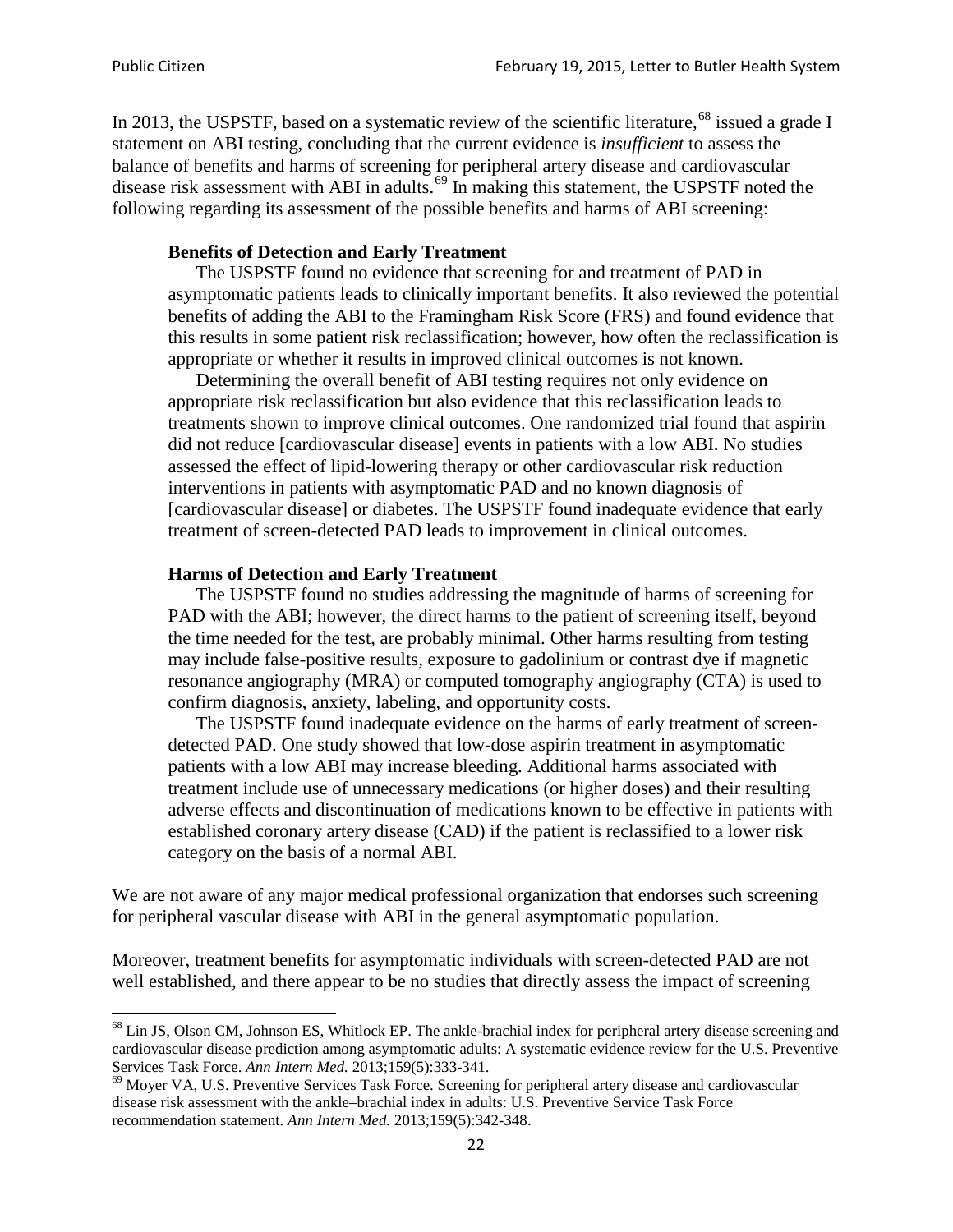unselected adults (or generally asymptomatic adults) with ABI on cardiovascular disease or PAD health outcomes.<sup>[70](#page-22-0)</sup>

## **E. Osteoporosis Screening/Bone Density Test**

The Life Line Screening online promotional materials state: $71$ 

Osteoporosis is a disease in which bone becomes extremely fragile. Bone is a complex living tissue that can be weakened by poor diet and lack of exercise.

As we age, bones begin to break down faster than new bone can be formed. Osteoporosis removes minerals from bones until they become so weak and brittle that they fracture very easily. Actions such as bending to pick up a newspaper, lifting a vacuum, or even coughing can cause a fracture. Some fractures, such as hip fractures, may require hospitalization or major surgery, and may result in disability or even death.

Screening for Osteoporosis

• An easy and painless procedure, an osteoporosis screening requires you to place your foot in an ultrasound device called a bone densitometer. This device then measures the bone mineral density [BMD] of your heel. The heel is measured because its bone is similar to that found in the hip, where fractures most often occur. …

Who should have an Osteoporosis screening?

• Anyone who has the risk factors associated with the disease ...

How often should I get an Osteoporosis screening?

• Annually

Several major medical professional organizations affirmatively recommend screening for osteoporosis in *certain high-risk individuals*, but we are not aware of any major medical professional organization that endorses such screening *annually* for any group of individuals.

In 2008, the American College of Physicians issued the following evidence-based recommendation for osteoporosis screening in men: $^{72}$  $^{72}$  $^{72}$ 

(1) Clinicians should periodically perform individualized assessment of risk factors for osteoporosis in older men (Grade: strong recommendation; moderate-quality evidence).

<span id="page-22-0"></span><sup>70</sup> [Lin JS,](http://www.ncbi.nlm.nih.gov/pubmed?term=Lin%20JS%5BAuthor%5D&cauthor=true&cauthor_uid=24156115) [Olson CM,](http://www.ncbi.nlm.nih.gov/pubmed?term=Olson%20CM%5BAuthor%5D&cauthor=true&cauthor_uid=24156115) [Johnson ES,](http://www.ncbi.nlm.nih.gov/pubmed?term=Johnson%20ES%5BAuthor%5D&cauthor=true&cauthor_uid=24156115) et al. *The Ankle Brachial Index for Peripheral Artery Disease Screening and Cardiovascular Disease Prediction in Asymptomatic Adults: A Systematic Evidence Review for the U.S. Preventive Services Task Force*. Rockville, MD: Agency for Healthcare Research and Quality; 2013.<br>http://www.ncbi.nlm.nih.gov/books/NBK164524. Accessed December 29, 2014.

<span id="page-22-1"></span> $\frac{1}{71}$  Life Line Screening. Osteoporosis screening/bone density test. [http://www.lifelinescreening.com/What-We-](http://www.lifelinescreening.com/What-We-Do/What-We-Screen-For/Osteoporosis) $\frac{Do/What-We-Screen-For/Osteoporosis}{72}$  Qaseem A, Snow V, Shekelle P, et al. Screening for osteoporosis in men: A clinical practice guideline from the

<span id="page-22-2"></span>American College of Physicians. *Ann Intern Med*. 2008;148(9):680-4.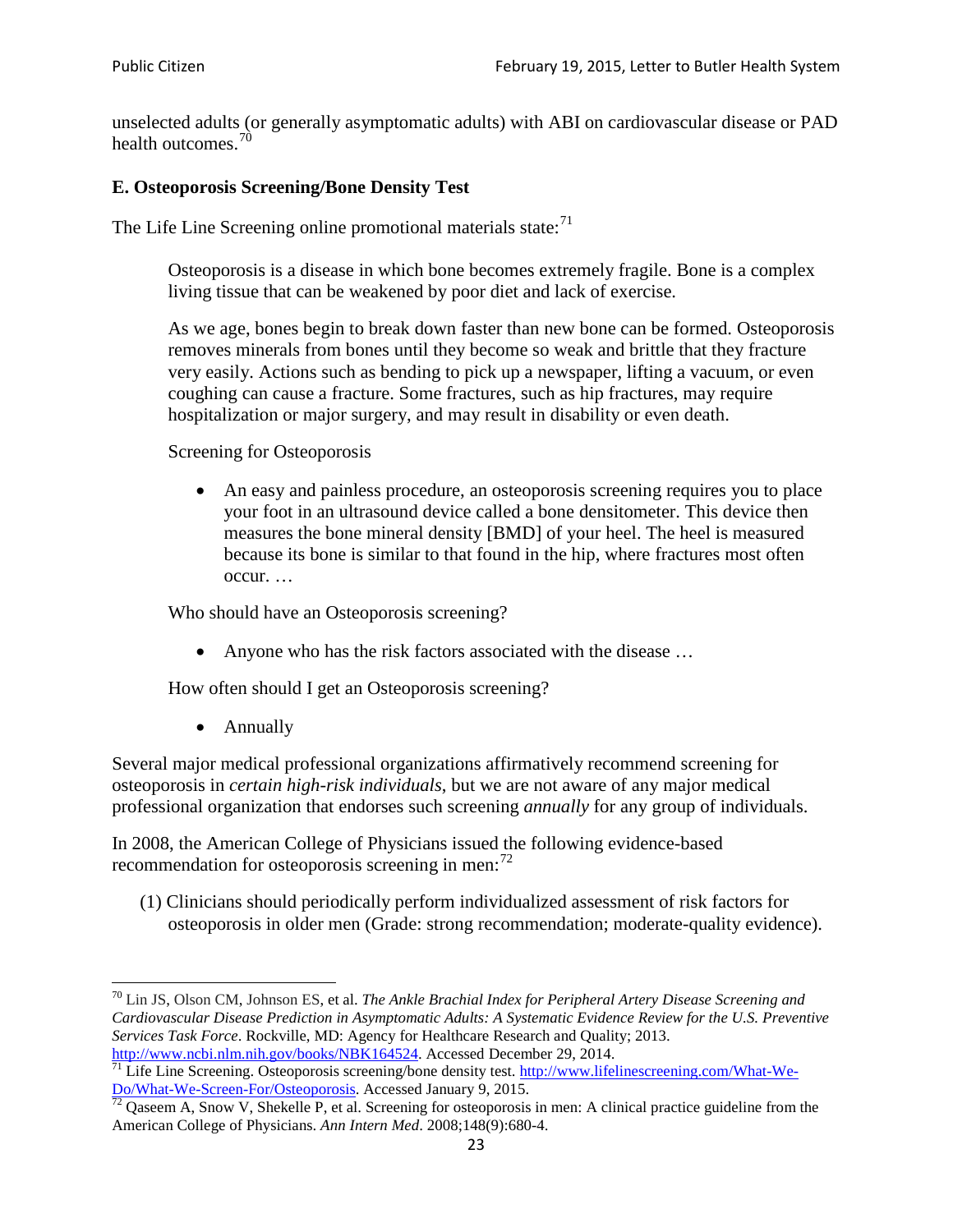A careful assessment of risk for osteoporosis in men is important. The appropriate age to start risk assessment is uncertain. However, by age 65 years, at least 6% of men have DXA [dual-energy X-ray absorptiometry]-determined osteoporosis, therefore, assessment of risk factors before this age is reasonable. Factors that increase the risk for osteoporosis in men include age (>70 years), low body weight (body mass index <20 to 25 kg/m2), weight loss (>10% [compared with the usual young or adult weight or weight loss in recent years]), physical inactivity (participates in no physical activities on a regular basis [walking, climbing stairs, carrying weights, housework, or gardening]), corticosteroid use, androgen deprivation therapy, and previous fragility fracture. Risk assessments should be updated periodically for men who choose not to be screened.

(2) Clinicians should obtain DXA for men who are at increased risk for osteoporosis and are candidates for drug therapy (Grade: strong recommendation; moderate-quality evidence).

Bone density measurement with DXA is the accepted reference standard for diagnosing osteoporosis in men. Men who are at increased risk for osteoporosis are candidates for DXA. Little evidence about alternatives to DXA exists. The 2 most studied methods are quantitative ultrasonography (usually of the calcaneus) and the OST [Osteoporosis Self-Assessment Tool]. Available evidence indicates that neither alternative is sufficiently sensitive or specific at predicting DXA-determined bone mass to be recommended as a substitute for DXA. Although 1 study has demonstrated a strong relationship between calcaneal ultrasonography and subsequent fracture, until treatment trials establish the effectiveness of therapy for osteoporosis diagnosed by ultrasonography rather than DXA, the role of ultrasonography in initiating therapy remains uncertain. No studies have evaluated the optimal intervals for repeated screening by using BMD measurement with DXA.

The evidence review showed that calcaneal ultrasonography predicts DXA-determined osteoporosis only modestly well. However, more important, it was a strong predictor of fracture in men. This may be because ultrasonography identifies other bone properties, such as bone quality, which may not be identified on DXA. Because treatment trials have not measured the effectiveness of therapy for osteoporosis diagnosed by ultrasonography rather than DXA, the role of ultrasonography in diagnosis remains uncertain.

In 2011, the USPSTF issued the following updated evidence-based recommendations for osteoporosis screening:<sup>[73](#page-23-0)</sup>

(1) A grade B recommendation for screening for osteoporosis in women aged 65 years or older and in younger women whose fracture risk is equal to or greater than that of a 65 year-old white woman who has no additional risk factors. In making this a grade B recommendation, the USPSTF offered the following rationale:

> No controlled studies have evaluated the effect of screening for osteoporosis on fracture rates or fracture-related morbidity or mortality.

<span id="page-23-0"></span><sup>&</sup>lt;sup>73</sup> U.S. Preventive Services Task Force. Screening for osteoporosis: U.S. Preventive Services Task Force recommendation statement. *Ann Intern Med*. 2011;154(5):356-364.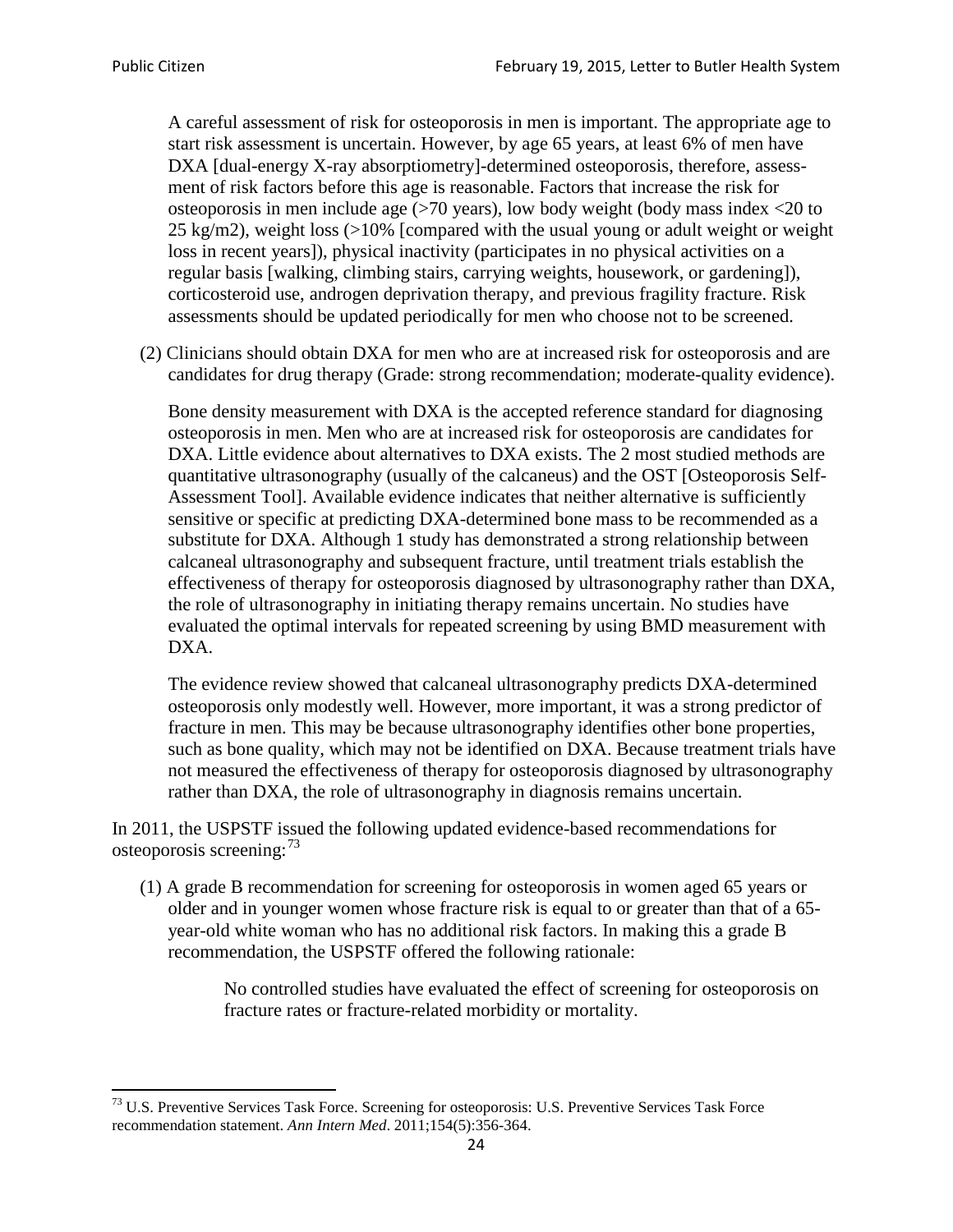In postmenopausal women who have no previous osteoporotic fractures, the USPSTF found convincing evidence that drug therapies reduce the risk for fractures. In women aged 65 years or older and in younger women whose fracture risk is equal to or greater than that of a 65-year-old white woman who has no additional risk factors, the USPSTF judged that the benefit of treating screeningdetected osteoporosis is at least moderate.

(2) An I statement concluding that the current evidence is insufficient to assess the balance of benefits and harms of screening for osteoporosis in men.

> Because of the lack of relevant studies, the USPSTF found inadequate evidence that drug therapies reduce the risk for fractures in men who have no previous osteoporotic fractures. The USPSTF identified the absence of randomized trials of primary fracture prevention in men who have osteoporosis as a critical gap in the evidence.

The USPSTF concludes that for men, evidence of the benefits of screening for osteoporosis is lacking and the balance of benefits and harms cannot be determined.

In discussing how often women should be screened for osteoporosis, the USPSTF noted the following: $74$ 

The potential value of rescreening women whose initial screening test did not detect osteoporosis is to improve fracture risk prediction. Evidence is lacking about optimal intervals for repeated screening and whether repeated screening is necessary in a woman with normal BMD. Because of limitations in the precision of testing, a minimum of 2 years may be needed to reliably measure a change in BMD; however, longer intervals may be necessary to improve fracture risk prediction. A prospective study of 4124 women aged 65 years or older found that neither repeated BMD measurement nor the change in BMD after 8 years was more predictive of subsequent fracture risk than the original measurement.

In 2012, the American College of Obstetricians and Gynecologists (ACOG) issued the following updated evidence-based recommendations on screening women for osteoporosis:<sup>[75](#page-24-1)</sup>

Bone density screening for women should begin at age 65 years. DXA absorptiometry screening can be used selectively for women younger than 65 years if they are postmenopausal and have other significant risk factors for osteoporosis or fracture.

Regarding how often women should be screened for osteoporosis, the ACOG recommended the following: $^{76}$  $^{76}$  $^{76}$ 

(1) In the absence of new risk factors, DXA screening should not be performed more frequently than every 2 years.

<span id="page-24-2"></span><span id="page-24-1"></span><span id="page-24-0"></span><sup>74</sup> *Ibid.* <sup>75</sup> American College of Obstetricians and Gynecologists. Osteoporosis. September 17, 2012. [http://www.guideline.gov/content.aspx?id=38413#Section420.](http://www.guideline.gov/content.aspx?id=38413#Section420) Accessed January 7, 2015.<br><sup>76</sup> *Ibid.*